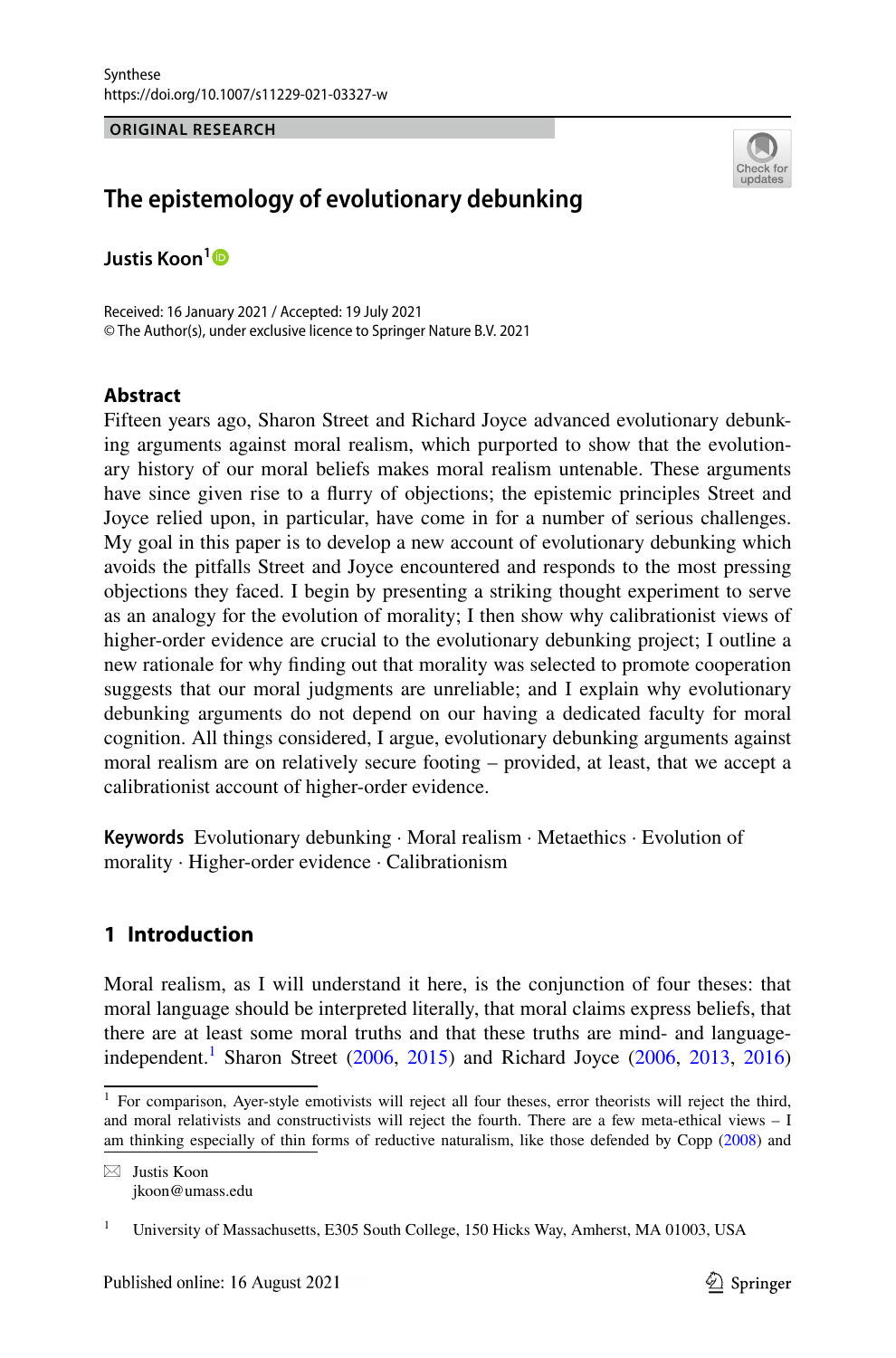have both advanced evolutionary debunking arguments which purport to show that, if moral realism is true, our moral beliefs are systematically unjustified.<sup>[2](#page-1-0)</sup> These arguments are motivated by recent empirical work on the evolution of morality, work which suggests that the human moral sense was selected chiefly to promote cooperation among small tribes of hunter-gatherers in our distant evolutionary past.<sup>[3](#page-1-1)</sup> If, however, our moral sense evolved due to the positive contribution that cooperation made to our ancestors' reproductive fitness, it becomes something of a mystery how it could also succeed in tapping into a well of mind-independent moral truths. It seems like it would be an extraordinary coincidence – in Street's words, nothing short of a miracle – if evolutionary forces indifferent to the moral truth somehow shaped our faculties to be appropriately sensitive to it.

Contrast the situation for vision. Any plausible account of the evolution of our visual faculties will make it clear that they were selected to capture information about the color, shape, texture, brightness and relative distance of objects in our visual field, and to produce beliefs that accurately reflect these features of our sur-roundings.<sup>[4](#page-1-2)</sup> We should not expect natural selection to have made our vision perfectly reliable, of course, both because selection is not all-powerful and must work within existing physical and biological constraints, and because visual illusions may, in rare circumstances, be adaptive. But, generally speaking, it will be an enormous boon to an organism's fitness for it to have an accurate picture of its environment, rather than being left in the dark about what goes on around it, blind not only to the presence of food, water and potential mates, but also to the threats posed by predators and other hazards. So evolutionary theory gives us every reason to think that our visual faculties were selected primarily to produce true beliefs about the sources of the light waves impinging on our retinas.

But scientists tell a completely different sort of story when it comes to the evolution of our moral sense, one on which it was selected not to produce true moral beliefs, but to enable us to reap the benefits of cooperating with other members of our species.<sup>[5](#page-1-3)</sup> Joyce and Street have seized on this peculiar feature of the evolutionary history of our moral sense and developed it into an argument against moral realism. For reasons others have cataloged, however, both Joyce and Street's accounts

Footnote 1 (continued)

Sterelny and Fraser [\(2017](#page-21-3)) – where it is unclear whether we should categorize them as realist or antirealist. I will not be addressing these sorts of views here.

<span id="page-1-0"></span><sup>&</sup>lt;sup>2</sup> See Horn [\(2017](#page-20-3)) and Lutz ([2018\)](#page-20-4) for more recent presentations of evolutionary debunking arguments, and Korman [\(2019](#page-20-5)) for a review of the evolutionary debunking literature.

<span id="page-1-1"></span><sup>&</sup>lt;sup>3</sup> See Sect. [3.5](#page-14-0) and the references therein.

<span id="page-1-2"></span><sup>&</sup>lt;sup>4</sup> Yong ([2016\)](#page-21-2) gives a nice popular overview of the evolution of vision.

<span id="page-1-3"></span><sup>&</sup>lt;sup>5</sup> Some philosophers writing on evolutionary debunking arguments, beginning with Street, contrast the thesis that our moral sense was selected to acquire true beliefs with the thesis that it was selected for survival and reproduction, or the thesis that it was selected to promote fitness. This is a confusion; trivially, all selection favors organisms who are fitter or more successful at surviving and reproducing than their conspecifics, so it makes no sense to say that a trait was selected for survival and reproduction or for fitness. What we are interested in when we inquire what a trait was selected for is which (if any) of its effects boosted our ancestors' reproductive fitness and thereby caused the genes associated with that trait to proliferate throughout our species.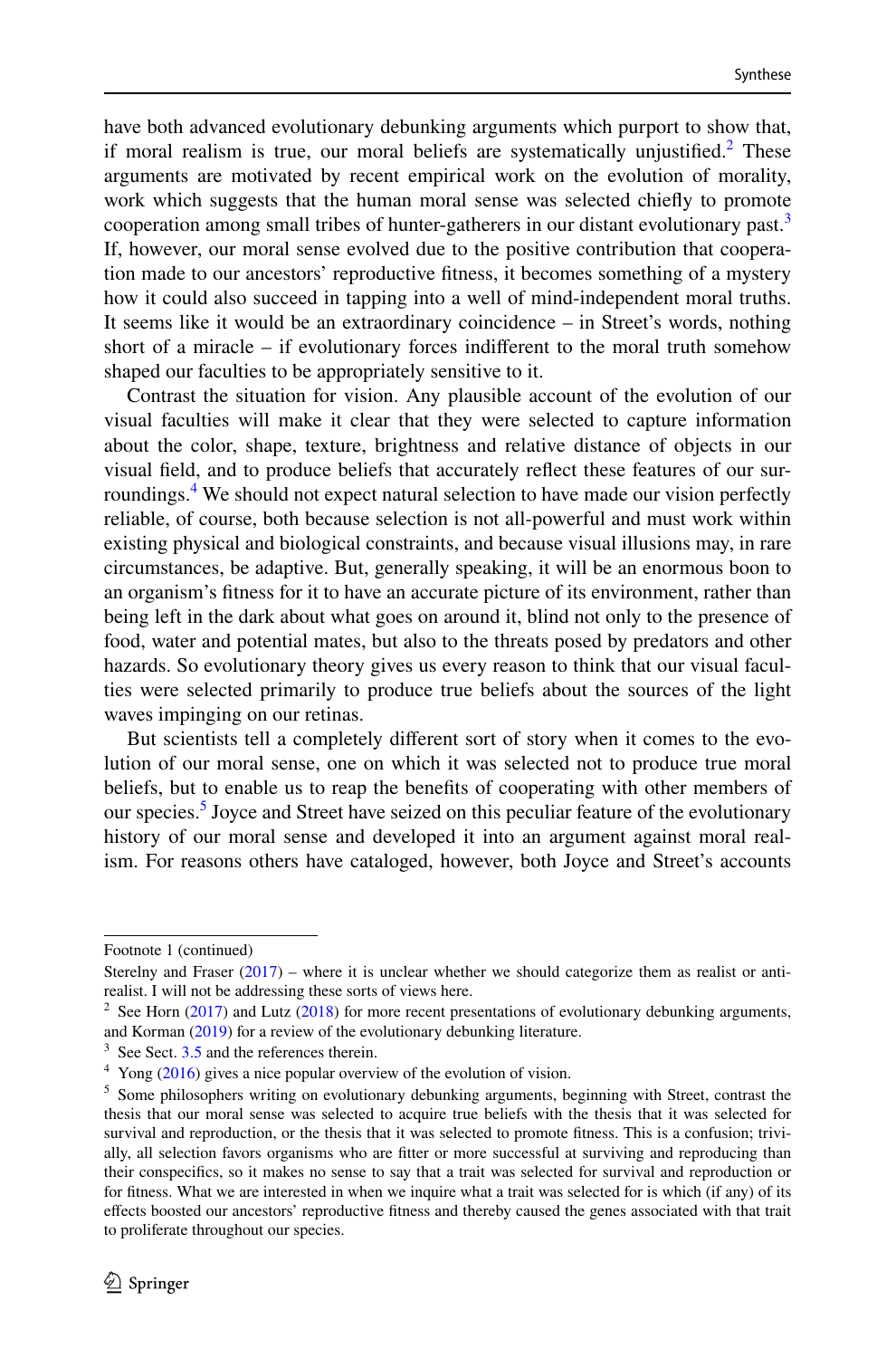of evolutionary debunking contain serious defects, especially in the epistemic prin-ciples they rely on to generate their conclusions.<sup>[6](#page-2-0)</sup> This paper is an attempt to address some of the problems that have been identified for Joyce and Street's accounts and, by so doing, move the evolutionary debunking project they initiated onto surer footing.

Here is how my approach differs from theirs: first, to set the stage, I introduce a thought experiment that presents a striking analogy for the evolution of morality and which demonstrates how compelling evolutionary-debunking-style reasoning can be when applied to a case where we are not antecedently invested in the outcome (Sect. [2\)](#page-3-0). Second, I carefully formalize a new evolutionary debunking argument (Sect. [3.1\)](#page-5-0), and show how the success of the evolutionary debunking project depends, to a large extent, on the truth of calibrationist views of higherorder evidence (Sect. [3.2](#page-6-0)). Third, I offer a new rationale for why learning that our moral sense was selected to facilitate cooperation should undermine the justification for our moral beliefs (Sect. [3.3](#page-9-0)). Finally, I respond to three of the most compelling objections which have been raised against Street and Joyce's debunking arguments (Sect. [4](#page-15-0)); employing the resources of calibrationism, and referring back to the thought experiment from Sect. [2](#page-3-0), will help to illuminate why these objections are unsuccessful. $<sup>7</sup>$  $<sup>7</sup>$  $<sup>7</sup>$ </sup>

One caveat before we proceed: for ease of exposition, I will be assuming throughout most of this paper that human beings have a moral sense or faculty whose function is innately specified, comparable, in this respect, to our faculty for processing natural language.<sup>[8](#page-2-2)</sup> A number of philosophers and cognitive scientists have disputed this assumption on empirical grounds;<sup>[9](#page-2-3)</sup> towards the end (Sect.  $4.3$ ) we will see whether relaxing it damages the debunking argument's prospects for success.

<span id="page-2-0"></span><sup>&</sup>lt;sup>6</sup> See White [\(2010](#page-21-4)), Shafer-Landau ([2012\)](#page-20-6), Vavova [\(2014](#page-21-5); forthcoming), Bogardus ([2016\)](#page-19-1), Clarke-Doane [\(2016](#page-19-2)), Sinclair ([2018\)](#page-20-7) and Clarke-Doane and Baras ([2021\)](#page-19-3). The most important points of criticism, to my mind, are that Joyce's version of the argument depends on a causal epistemic principle that is widely believed to be false (although see Korman and Locke [\(2020](#page-20-8)) for a defense), while the epistemic principle Street invokes is not clearly spelled out but implausible on most interpretations. The argument I develop in this paper replaces these principles with a version of the calibrationist view of higher-order evidence, which enjoys substantial (but by no means universal) support in the literature.

<span id="page-2-1"></span><sup>&</sup>lt;sup>7</sup> I should note that it seems likely to me that any evolutionary debunking argument is liable to struggle with Moorean responses (Sect. [4.1\)](#page-15-1) and third-factor explanations (Sect. [4.2\)](#page-15-2) unless it avails itself of calibrationism and its associated independence requirement.

<span id="page-2-2"></span><sup>&</sup>lt;sup>8</sup> I understand the moral sense to be the faculty that generates our gut reactions or intuitions in ethics, both about particular cases (real or hypothetical) and about general principles. For instance, it is the moral sense which intimates to us that torturing children is wrong, that generosity is a virtue, and which makes "maximize the amount of well-being in the world" – but not "maximize the amount of injustice in the world" – seem like a plausible moral principle. I suggest, moreover, that the moral sense plays an indispensable epistemic role in justifying our moral beliefs (inasmuch as they are justified at all); none of our moral beliefs could lay claim to any positive epistemic status if not for the base-level infusion of evidence supplied by the moral sense. Note, though, that nothing in this paper hangs on how I am conceiving of the moral sense. In the end, I will argue that evolutionary debunking arguments succeed even if our brains turn out not to contain any kind of specialized faculty for moral cognition.

<span id="page-2-3"></span><sup>&</sup>lt;sup>9</sup> See Machery and Mallon [\(2010](#page-20-9)), FitzPatrick [\(2015](#page-20-10)) and Levy and Levy [\(2020](#page-20-11)).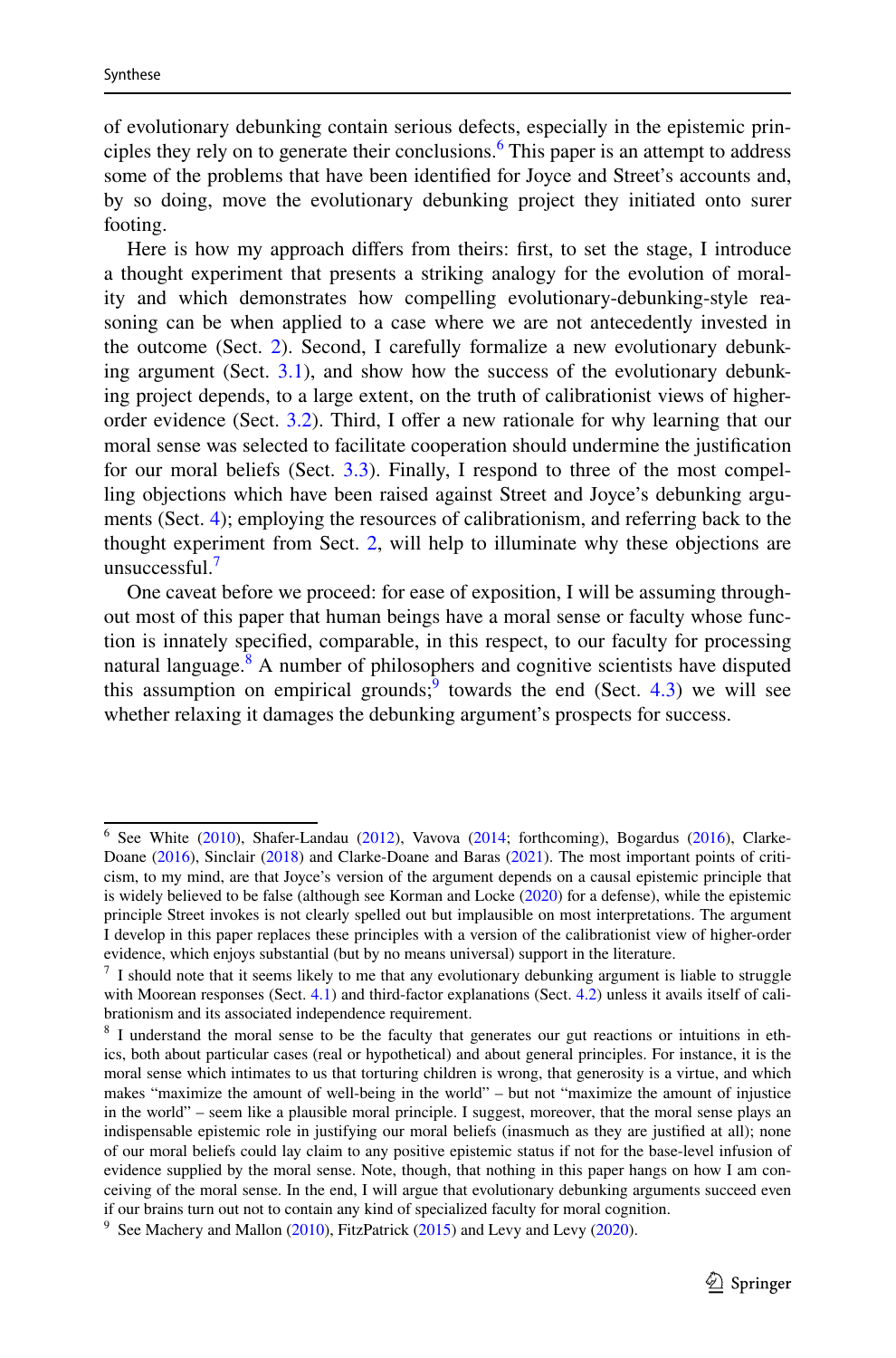# <span id="page-3-0"></span>**2 Evolutionary debunking not ruled out a priori**

Joyce and Street's debunking arguments have faced a large number of objections. A few authors have even suggested that facts about our evolutionary history can never – not even in principle – affect the epistemic status of our beliefs.<sup>[10](#page-3-1)</sup> Should we follow these philosophers in thinking that debunking arguments are totally misconceived, that events from our distant evolutionary past just have no bearing on whether our beliefs today are justified? I do not think so. To the contrary, I believe we can be confident that some account of evolutionary debunking or other must succeed. The proof of this is that we are able to construct cases where evolutionarydebunking-style reasoning seems quite compelling. Here is one:

#### Fools Rush In

In the year 2988, humanity makes first contact with an alien race, inhabitants of a lush and hospitable planet orbiting a dim star in the Arcturus Stream. In an unlikely case of convergent evolution, these Transarcturians, as we come to call them, are nearly identical to humans of the early twenty-first century, with our computers and automobiles, our nation-states and mixed economies, our universities and hospitals, and our science, philosophy and ethics. Scans of the Transarcturian planet reveal only one anomaly: huge regions of the globe have been left to the virgin forest, completely devoid of cities, roads and all other signs of civilization. The explorers inquire with the Transarcturian ambassador after this curiosity, who, with some bewilderment, informs them that these are the planet's forbidden zones, where no Transarcturian may tread. When pressed for an explanation why, the ambassador responds, "Isn't it obvious? Because they are forbidden."

The explorers drop the matter to avoid a diplomatic incident, but on the next expedition, a science team is sent to one of the forbidden zones to investigate, mindful of the perils that may await them there. They find bizarre and variegated vegetation, unlike anything else on the planet, and vast underground deposits of lead, but nothing to account for the fear and reverence the forbidden zone inspires among their hosts. Their questions unanswered, they return to discuss their findings with a physicist at one of the leading Transarcturian universities. He shows little surprise or interest and, when asked to clarify what feature of the zones places them off-limits, replies, "The fact that they are forbidden, of course! Can't you tell? Perhaps you had better direct your inquiries to a philosopher instead, or a priest. This is not really my area of expertise."

Stunned by this dismissal, the Earth scientists retreat to their spacecraft to try and puzzle out what they have observed. After much discussion, they hit on the hypothesis that, in the distant evolutionary past of the Transarcturians, the regions of the planet now known as the forbidden zones played host to vast deposits of radioactive thorium, since decayed into lead. Although the Transarcturians' physiology would have been hardy enough to protect them from any ill health effects of the radiation, their gametes could not have resisted its mutagenic properties, and over

<span id="page-3-1"></span> $10$  White ([2010\)](#page-21-4), for one, defends this view.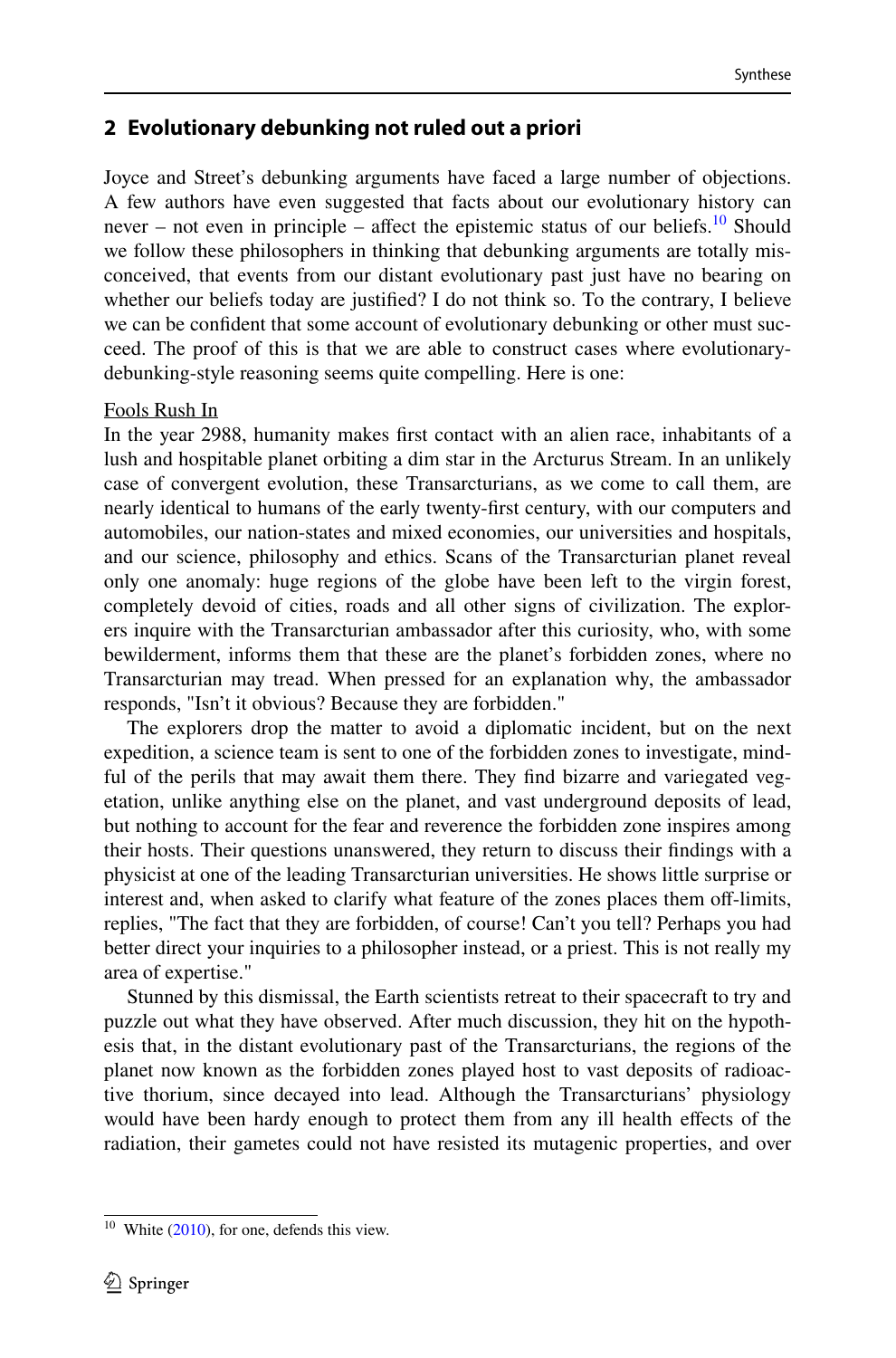hundreds of thousands of years (the Earth scientists conjecture), the Transarcturians were selected to carry an innate psychological predisposition to avoid the forbidden zones, in order to reduce the risk of causing mutations to their germline  $DNA$ <sup>[11](#page-4-0)</sup> Strangely, the Transarcturians appear to experience this aversion in normative terms – they don't just feel an urge to stay out of the forbidden zones, they perceive themselves as having an obligation to do so. Although wary of interfering in the development of a less technologically advanced civilization, the Earth scientists ultimately resolve to share their conclusions with the Transarcturians, wishing to liberate the race from its ancient and congenital superstition.

To flesh out the story further, we can assume that whenever a Transarcturian approaches a forbidden zone, she has an experience with a distinct phenomenal character – something like an intuition – with the content that she ought not proceed any further.<sup>[12](#page-4-1)</sup> Let's suppose, moreover, that the Transarcturians have also devised complex systems of norms surrounding forbiddenness, and their philosophers are continually disputing whether these norms should be understood in consequentialist terms, as a matter of minimizing the aggregate amount of time any Transarcturian spends in a forbidden zone, or deontologically, as imposing a *pro tanto* duty not to encroach on the forbidden zones which must be balanced against competing obligations.

It seems clear to me that as soon as the Transarcturians are informed of the Earth scientists' hypothesis and its supporting evidence, they are no longer justified in retaining their normative beliefs about the forbidden zones, not, at least, if those beliefs continue to be construed realistically. Intuitively speaking, when the Transarcturians learn that their forbiddenness faculty may have been selected to carry out a function unrelated to producing true beliefs, they can no longer trust that its outputs are accurately representing features of the world around them. It just does not seem plausible to suggest that the Transarcturians should feel free to shrug off this revelation about their evolutionary history, and carry on with their lives exactly as before.<sup>[13](#page-4-2)</sup> If they are rational, they must take seriously the possibility that all of their attitudes towards the forbidden zones, along with the whole edifice of norms they've constructed around them, are an elaborate sham or illusion foisted on them by their genes. In other words, when the Transarcturians learn that their forbiddenness beliefs

<span id="page-4-0"></span><sup>&</sup>lt;sup>11</sup> Just so the thought experiment is not confounded by ethical concerns, I ask the reader to assume, somewhat implausibly, that the radiation would not have caused harmful congenital disorders in the Transarcturians' offspring, and that their disposition to avoid trespassing in the forbidden zones, if the Earth scientists' hypothesis is correct, is the result of selection operating directly on the Transarcturians' genes. The idea is that any genes which predisposed the Transarcturians to steer clear of the forbidden zones were favored by selection just because those genes were less likely to be altered by the mutagenic effects of the radiation.

<span id="page-4-1"></span><sup>&</sup>lt;sup>12</sup> Note that the Transarcturians do not believe that the forbidden zones are, in general, dangerous; they see "forbiddenness" as an intrinsic normative feature of certain areas of their world, just as we see goodness as an intrinsic normative feature of certain states of affairs.

<span id="page-4-2"></span><sup>&</sup>lt;sup>13</sup> Of course, if the Transarcturians could offer an alternative account of the etiology of their forbiddenness faculty suggesting that it was selected to produce true beliefs, and this account was clearly bettersupported by the available evidence than the Earth scientists' conjecture, that would change their epistemic situation substantially. But we are assuming they have no such account to offer.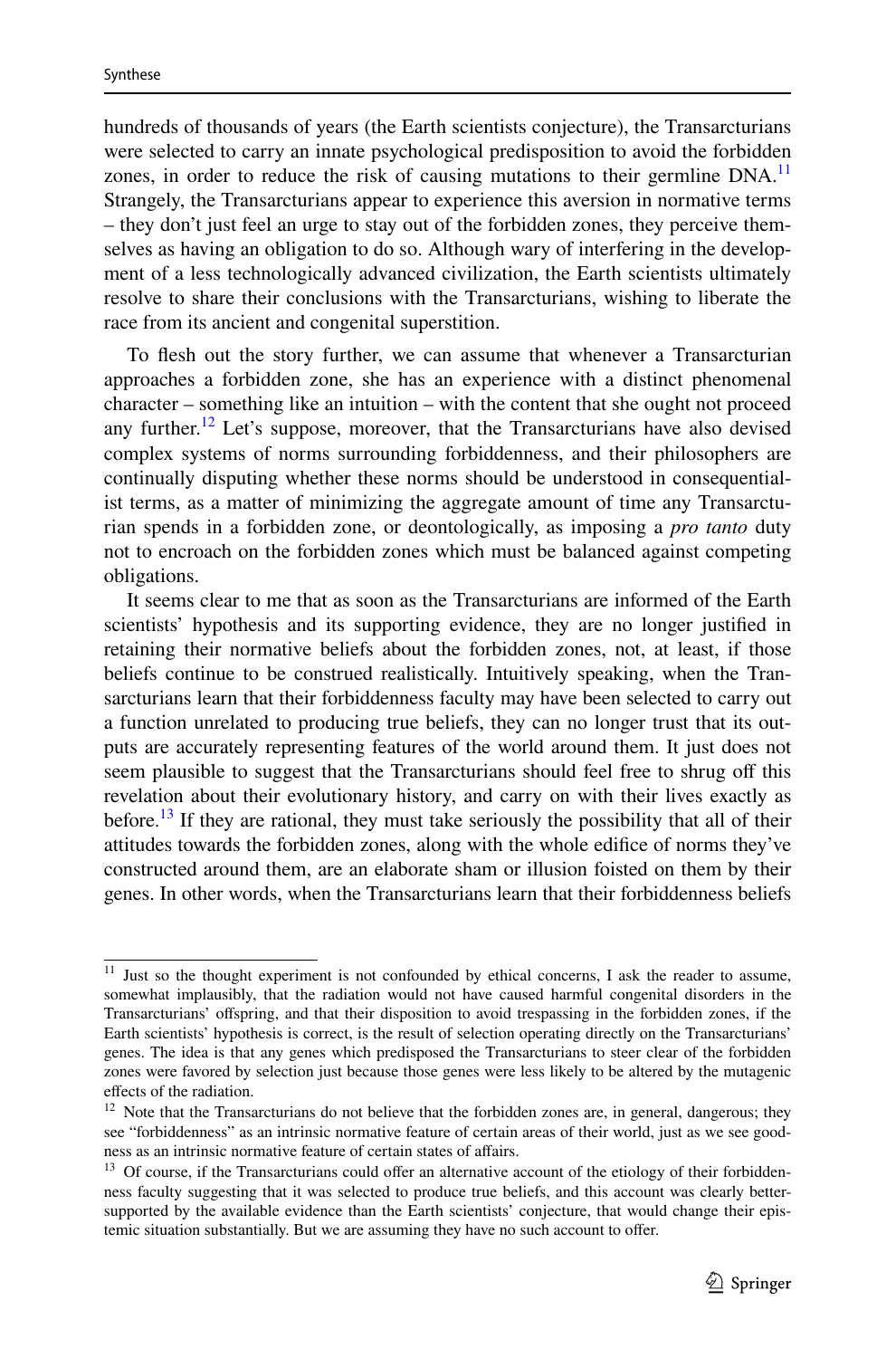may have a deviant causal history, one not properly aimed at truth, this appears to defeat or undermine the justification for those beliefs.<sup>[14](#page-5-1)</sup>

The key point is that it is exceedingly difficult to see what chain of reasoning could lead us to this conclusion, if not for an evolutionary debunking argument roughly along the lines of those advanced by Joyce and Street. Hence, if we hope to capture our intuitive verdict about the Transarcturians, we must accept that information about our distant evolutionary past does have the potential to affect the epistemic status of our present-day beliefs after all. We will return to this thought experiment later on, in Sects. [4](#page-15-0) and [5](#page-18-0), but for now, let's get the debunking argument itself on the table.

# **3 Evolutionary debunking redux**

### <span id="page-5-0"></span>**3.1 Overview of the argument**

Neither Joyce nor Street, in their original presentations of their debunking arguments, made any attempt to formalize them. Unfortunately, this has generated a large amount of confusion about how their arguments are supposed to be structured. Let me begin, then, by laying out what I take to be the best way of formalizing the core evolutionary debunking argument against moral realism:

Empirical Premise: We have good reason to think that our moral sense was selected principally for functions other than producing true moral beliefs.

Etiological Principle: If moral realism is true, and if we have good reason to think that our moral sense was selected principally for functions other than producing true moral beliefs, then, unless we are able to corroborate that our moral sense is reliable through the use of some other belief-forming mechanism whose etiology is not subject to similar doubts, the balance of independent evidence suggests that our moral sense is unreliable.

<span id="page-5-1"></span><sup>&</sup>lt;sup>14</sup> Some externalists about justification may insist that the Transarcturians' forbiddenness beliefs, because they were unreliably formed, were never even *prima facie* justified and hence cannot be undermined or defeated. Proponents of radically aprioristic moral epistemologies which hold that false moral beliefs can never be justified may be inclined to say the same thing. There are two questions to separate here: the first is whether it makes sense to describe beliefs that are not *prima facie* justified as being undermined or defeated, while the second concerns how the Earth scientists' discovery should affect the epistemic status of the Transarcturians' beliefs, assuming they were never justified to begin with. The first of these questions strikes me as a semantic matter of limited significance, so I will focus on the latter. Even if we say the Transarcturians' forbiddenness beliefs were unjustified to begin with, there is still a clear sense, I think, in which they held those beliefs rationally, or reasonably, or blamelessly, prior to the revelation about their evolutionary history. It's hard to fault them for trusting intuitions that are built into their minds from birth and widely shared throughout their species. My contention is that, after hearing about the Earth scientists' discovery, intuitively, their forbiddenness beliefs cease being rational, or reasonable, or blameless in this sense, and that this is the sort of change to a belief's epistemic status that would normally defeat its justification, had it been justified in the first place. And, if this subjunctive or counterfactual claim about the Transarcturians' beliefs is true, that's all that will be needed to underwrite the intended analogy between the forbidden zones and morality. Of course, realists have the option of biting the bullet and insisting that hearing about the Earth scientists' discovery should have no effect whatsoever on the epistemic status of the Transarcturians' beliefs. But it seems to me that this still comes at the cost of saying something counter-intuitive about the case.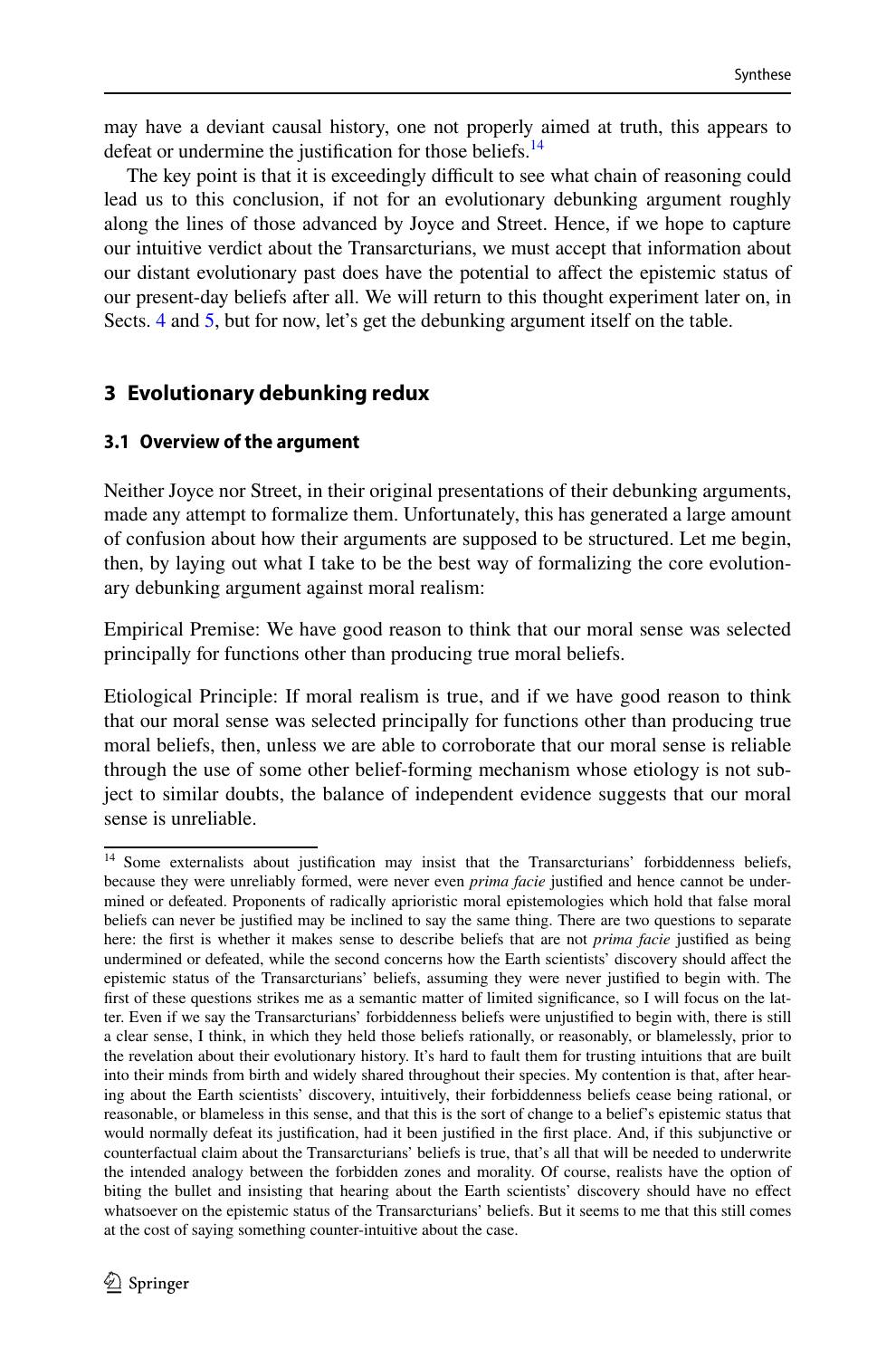Autonomy Clause: We are unable to corroborate that our moral sense is reliable through the use of some other belief-forming mechanism whose etiology is not subject to similar doubts.

Epistemic Principle: If the balance of independent evidence suggests that our moral sense is unreliable, the justification for our moral beliefs is defeated.

Conclusion: If moral realism is true, the justification for our moral beliefs is defeated.<sup>[15](#page-6-1)</sup>

In brief: the empirical premise observes that our moral sense has a suspicious evolutionary history, having been selected for purposes other than producing true moral beliefs; the etiological principle posits that this sort of evolutionary history, under the assumption that moral realism is true, gives us reason to suspect that our moral sense is unreliable; the autonomy clause establishes that our moral beliefs cannot be rehabilitated by some other faculty whose epistemic credentials are above reproach; and the epistemic principle asserts that having reason to think that our moral sense is unreliable strips our moral beliefs of their justification.

Two notes are in order. First, nothing hangs on the choice of justification as the epistemic status targeted by the argument, and a similar evolutionary debunking argument could just as easily place warrant or knowledge on the chopping block instead, *mutatis mutandis*. Second, the argument is intended as a *reductio* – as Shafer-Landau [\(2012](#page-20-6): 1) puts it, the combination of moral realism and moral skepticism implied by the conclusion is a "logically coherent position that contains about zero appeal." The hope is that those persuaded by the argument will be more inclined to jettison one of the realist's package of metaphysical and linguistic theses, and adopt an anti-realist view instead, than to stick to their guns about realism but abandon all claims to moral knowledge.

The remainder of this paper will be devoted to motivating the premises of this argument and defending it from objections. Let's begin with the epistemic principle.

#### <span id="page-6-0"></span>**3.2 The epistemic principle**

Contemporary theories of justification almost universally incorporate a theory of defeat, an account of how a belief that is *prima facie* justified – by virtue of being supported by the evidence, for instance – can come to lose its justification. A schematic version of the debunking argument's epistemic principle spells out a sufficient condition for defeat:

Epistemic Principle (Schema): If the balance of independent evidence suggests that the belief-forming mechanism which generates our beliefs in domain *D* is unreliable, the justification for our  $D$ -related beliefs is defeated.<sup>[16](#page-6-2)</sup>

<span id="page-6-1"></span><sup>&</sup>lt;sup>15</sup> Compare the formalizations in Shafer-Landau ([2012\)](#page-20-6) and Morton ([2016\)](#page-20-12).

<span id="page-6-2"></span><sup>&</sup>lt;sup>16</sup> Note that – as their names indicate – the schematic versions of both the epistemic principle and the etiological principle (Sect. [3.3\)](#page-9-0) are supposed to be true for all substitution instances of their variables. This is not the case for the schematic versions of the autonomy clause (Sect. [3.4](#page-13-0)) or the empirical premise.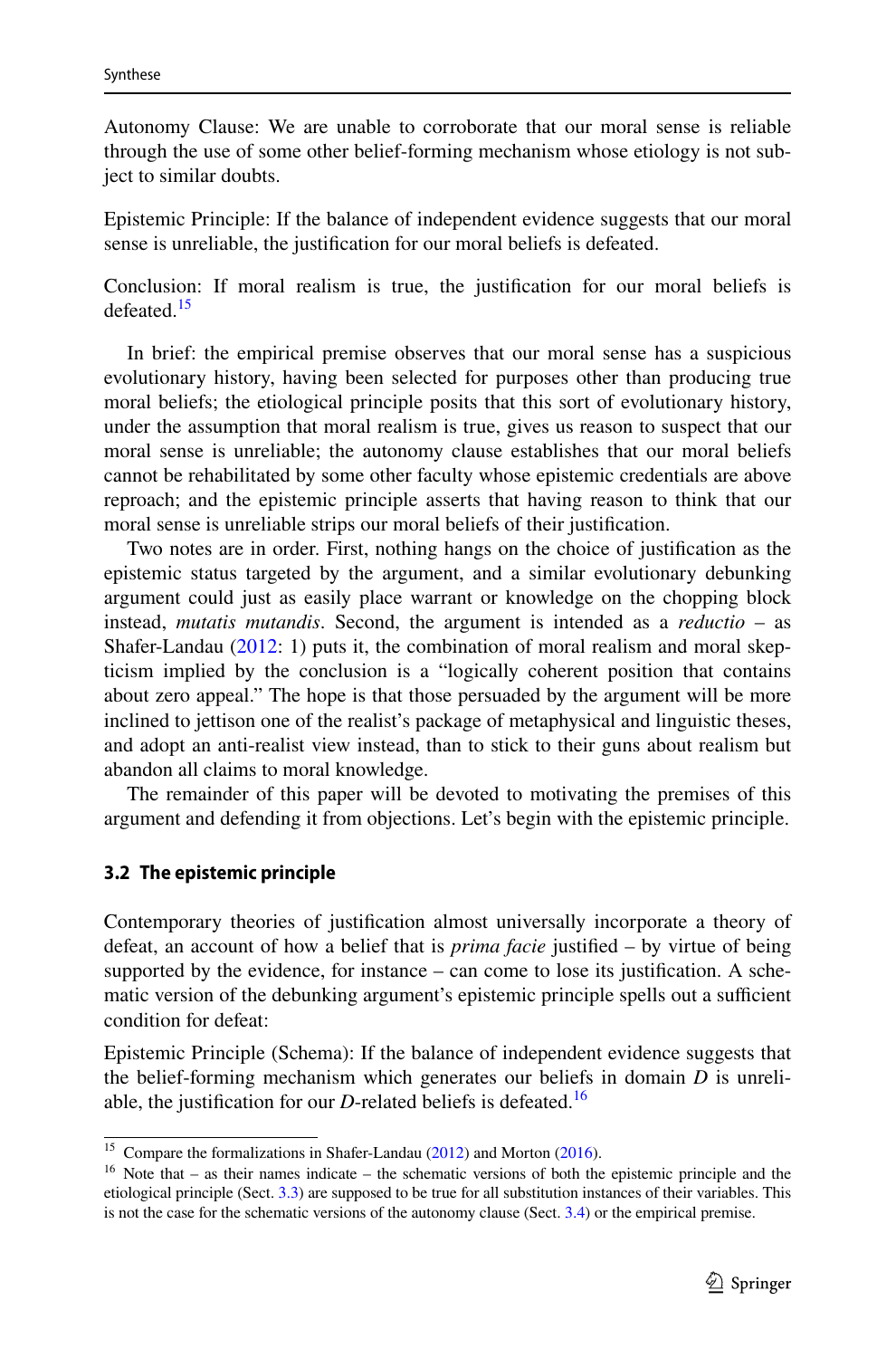This principle is not intended to cover all instances of defeat; it deals exclusively with cases where we come across evidence calling our own reliability into question. Evidence that one of our own belief-forming mechanisms is unreliable is a type of higher-order evidence – unlike first-order evidence, it does not bear directly, as it were, on the truth of our beliefs, but tells us that our capacity to judge the evidence available to us has been compromised.<sup>[17](#page-7-0)</sup>

This epistemic principle is a consequence of standard formulations of calibrationism, the most prominent theory of the epistemic significance of higher-order evidence.[18](#page-7-1) Calibrationism takes its cue from the thought that it is irrational to believe that  $p$  while simultaneously holding that you are unreliable in judging whether  $p$ ; there is something incoherent, says the calibrationist, about holding that  $p$  is true while simultaneously thinking that there's a good chance you arrived at the wrong conclusion about *p.* To resolve this tension, calibrationism tells us, you should heed your higher-order evidence of unreliability and abandon your first-order belief that *p.*

Of special note is the independence requirement embedded in the epistemic principle, one of calibrationism's distinctive features. When higher-order evidence calls the reliability of one of our belief-forming mechanisms into question, the independence requirement tells us we must bracket off the outputs of that mechanism when figuring out what to believe, and make that determination on the basis of the independent evidence alone.<sup>[19](#page-7-2)</sup> Here is a case which illustrates the need for this requirement:

#### Delusions of Gander

A researcher working at DARPA informs her coworker Alex that, as a prank, she spiked his morning coffee with a psychotropic medication. In clinical trials, she tells him, the drug had no effect on half of subjects, while the other half experienced vivid hallucinations of geese for a day or two. On Alex's way home from work, he spies three geese frolicking in a field along the side of the road. Disregarding his colleague's warning, he comes to believe that there are three geese in the field.

Intuitively, I take it, Alex's belief is unjustified, whether or not the drug has actually affected him – knowing that there's a  $50\%$  chance that he's hallucinating means that he can no longer trust his visual experiences of geese. Suppose, however, that Alex decides to stick to his guns, and cites the following reason why: "There are, in fact, three geese in the field (as I can plainly see); hence, my visual experience of those geese is not a hallucination; therefore, I am justified in believing that I see

<span id="page-7-0"></span><sup>&</sup>lt;sup>17</sup> For helpful discussion of higher-order evidence, see Christensen  $(2010)$  $(2010)$  and DiPaolo  $(2018)$  $(2018)$ .

<span id="page-7-1"></span><sup>&</sup>lt;sup>18</sup> Sliwa and Horowitz ([2015\)](#page-21-6) present a clear and accessible defense of the view. See also White ([2009\)](#page-21-7), Christensen [\(2016](#page-19-5)), Schoenfield [\(2018](#page-20-14)), Vavova ([2018\)](#page-21-8) and Kappel [\(2019](#page-20-15)), along with Schoenfield ([2015\)](#page-20-16) and Isaacs [\(2021](#page-20-17)) for criticism. Calibrationism is usually formulated in terms of credences, but for the sake of simplicity, I will stick to all-or-nothing beliefs here.

<span id="page-7-2"></span> $19$  The independence requirement first emerged from the literature on peer disagreement, and most discussion of it has been restricted to that context. Elga ([2007\)](#page-20-18) and Christensen ([2007;](#page-19-6) [2009](#page-19-7); [2011](#page-19-8); [2018](#page-19-9); [2019](#page-19-10)) defend the requirement, while Arsenault and Irving [\(2012](#page-19-11)), Kelly ([2013\)](#page-20-19) and Lord [\(2014](#page-20-20)) number among its detractors. Vavova ([2014\)](#page-21-5) discusses the independence requirement in connection with evolutionary debunking.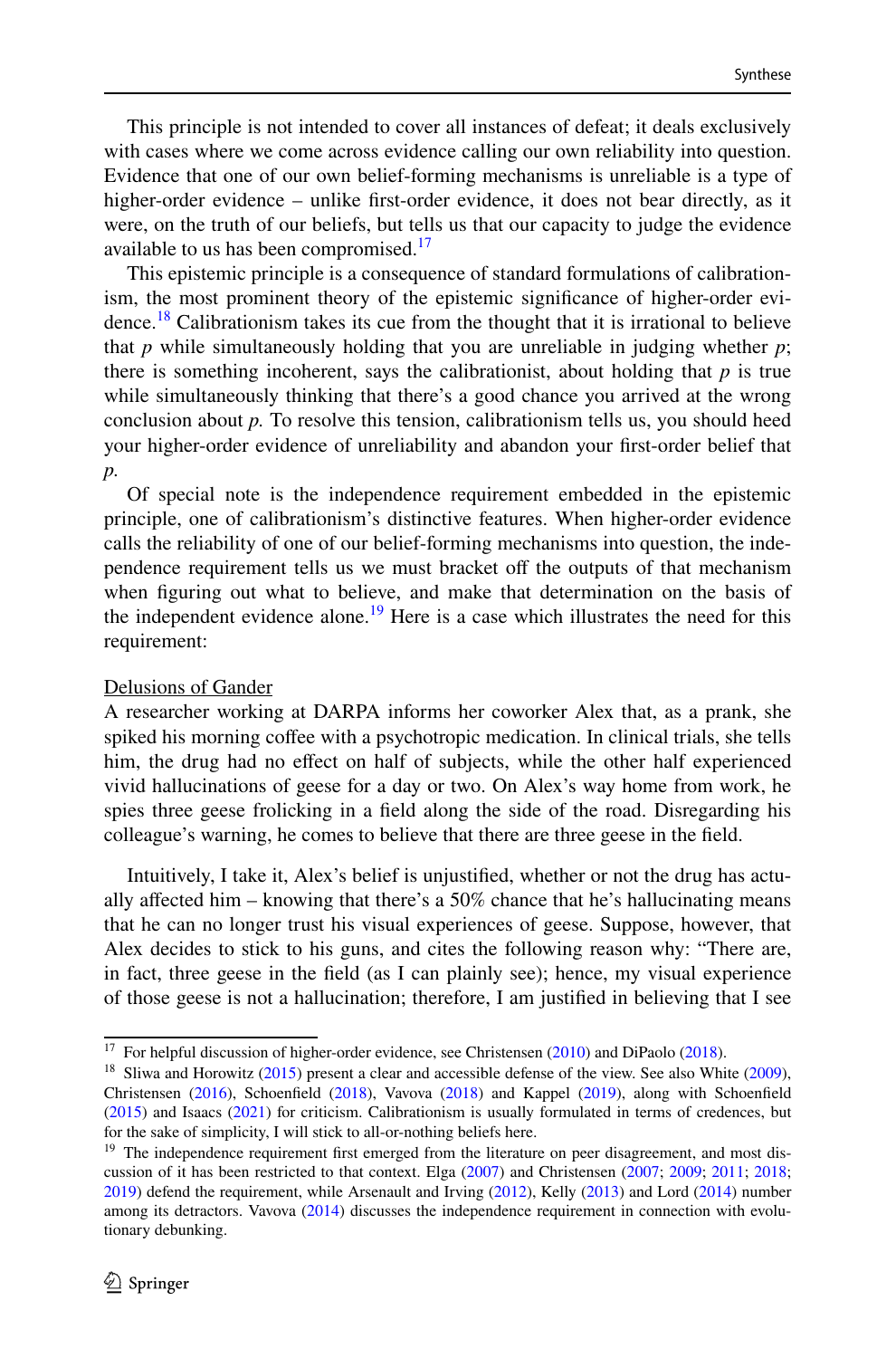three geese." On its face, this response seems unacceptably question-begging. Even if Alex's perceptions happen to be veridical, it is irrational for him to dismiss the possibility that he has been drugged so easily. The purpose of the independence requirement is to rule out this sort of response: if Alex knows that there's a good chance his visual experiences of geese are unreliable, he must bracket off or prescind away from those experiences when determining what he ultimately ought to believe. And, if he does, he will surely recognize that the high risk that he's hallucinating means he is not justified in thinking that there are three geese in the field, and revise his beliefs accordingly.

Let me emphasize that there is no risk that this epistemic principle will lead to radical skepticism. To see why, it is helpful to distinguish it from a superficially similar-looking principle in the vicinity: $20$ 

Strong Internalist Condition on Justification (SICJ): If we lack independent evidence that the belief-forming mechanism which generates our beliefs in domain *D* is reliable, the justification for our *D*-related beliefs is defeated.

(SICJ) requires that we have independent evidence of a faculty's reliability before it can be used to form justified beliefs. But (SICJ) is too strong, and does have skeptical consequences, because we have no way of acquiring evidence which will underwrite the reliability of the five senses, taken as a suite, whose warrant does not ultimately trace back to the senses. The epistemic principle spelled out above, in contrast, places a much weaker condition on justification: it requires only that we lack independent evidence, on balance, for thinking that a faculty is unreliable. And, while it may be impossible to independently verify that our senses are reliable, we certainly have no independent reason for thinking they are not. Moreover, as we saw in the introduction, there is no way to mount a parallel debunking argument against vision or the other senses, which were, according to the best available accounts of how these faculties evolved, selected to accurately represent the world around us.

This completes my defense of the evolutionary debunking argument's epistemic principle. Let me flag, however, that of all of the argument's premises, it is the epistemic principle – more specifically, the independence requirement embedded in the principle – which seems least secure to me. There are a great many cases, like *Delusions of Gander*, where the independence requirement appears indispensable for reaching the correct verdict. Nevertheless, other plausible and well-motivated perspectives on higher-order evidence, like Thomas Kelly's ([2010\)](#page-20-21) total-evidence view, do away with the requirement, and I cannot offer a decisive argument against Kelly's view here. To a large extent, then, the success or failure of the evolutionary debunking project will depend on the outcome of these outside debates about how we should respond to higher-order evidence.<sup>[21](#page-8-1)</sup>

<span id="page-8-0"></span><sup>20</sup> Vavova ([2018\)](#page-21-8) draws this distinction clearly.

<span id="page-8-1"></span><sup>&</sup>lt;sup>21</sup> Note, though, that even if a view like Kelly's turns out to be correct, this is not necessarily a fatal blow for the evolutionary debunking project. Calibrationism undoubtedly makes things much easier for the debunker, but the total-evidence view still implies that higher-order evidence of unreliability will often (although not always) serve to defeat the justification for our first-order beliefs.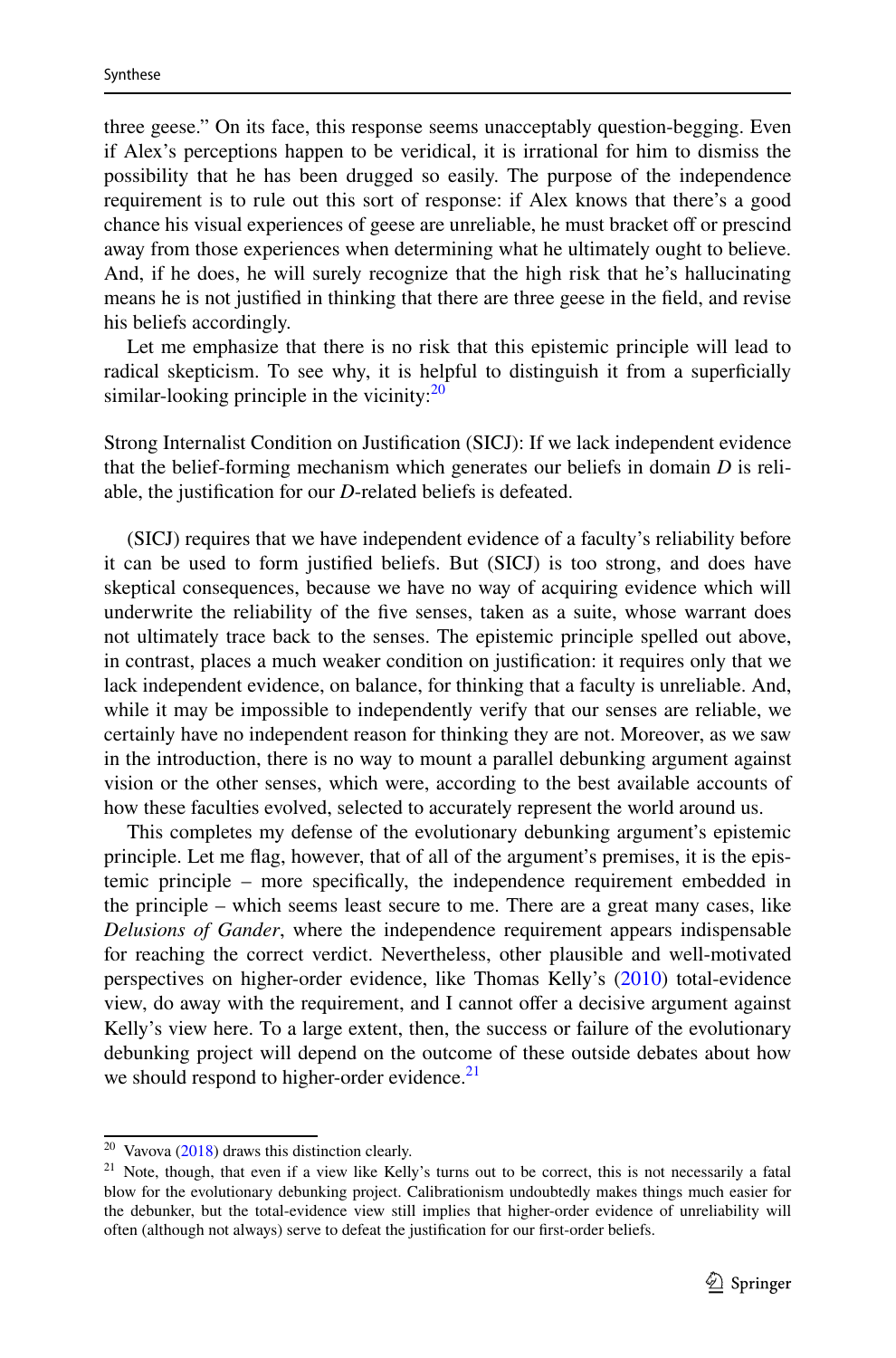# <span id="page-9-0"></span>**3.3 The etiological principle**

The etiological principle asserts that one type of higher-order evidence which can call the reliability of a belief-forming mechanism into question is evidence concerning that faculty's evolutionary history. Schematically:

Etiological Principle (Schema): If *D*-realism is true, and if we have good reason to think that the belief-forming mechanism, *M*, which generates our beliefs in domain *D* was selected principally for functions other than producing true *D*-related beliefs, then, unless we are able to corroborate that  $M$  is reliable through the use of some other belief-forming mechanism whose etiology is not subject to similar doubts, the balance of independent evidence suggests that *M* is unreliable.

In other words, if the best scientific explanation of how a belief-forming mechanism evolved suggests that it was selected primarily for functions other than acquiring true beliefs in its target domain, this gives us *prima facie* reason to think that that mechanism is unreliable, at least if we choose to remain realists about the domain.<sup>[22](#page-9-1)</sup> *Prima facie* reason, rather than decisive reason, because a belief-forming mechanism with a dubious etiology might still be rehabilitated if its outputs can be verified using a paradigmatically reliable faculty like (say) vision or memory. More on this in the next section; for now, let's focus on the claim that learning that a belief-forming mechanism was selected for a function other than producing true beliefs gives us some reason to mistrust it.

Here's a case which will help to illustrate the intuitive plausibility of the principle:

### Bump in the Night

Jane is a precocious eight-year-old who is deeply afraid of the dark. Whenever her old house creaks and groans during the night, she comes to believe that there are insidious creatures lurking in its shadows. To ease Jane's fears, one day, her mother tells her that her beliefs have a perfectly reasonable explanation: far back in our evolutionary past, intrepid children who ventured out to investigate strange noises at night often fell prey to leopards and other predators, while timider children who remained safely tucked into bed survived and went on to have children of their own. As a result, natural selection favored children whose nighttime-monsterrelated beliefs caused them to remain in bed after dark, regardless of the truth of those beliefs, until the genes for nocturnal childhood fearfulness swept throughout the population.

Intuitively, once Jane is taught that the belief-forming mechanism generating her fears was selected to keep her in bed at night no matter what, not to produce true beliefs, this gives her good reason to suspect that it is unreliable, defeating the justification for her nighttime-monster-related beliefs. Notice, though, that the mother

<span id="page-9-1"></span><sup>&</sup>lt;sup>22</sup> Although the principle, as presented, concerns natural selection and belief-forming mechanisms, due to the well-known conceptual parallels between functions conferred by selection and functions conferred by design, it can readily be extended to apply to scientific instruments and other information-gathering artifacts as well. I will exploit these parallels in one example later in this section.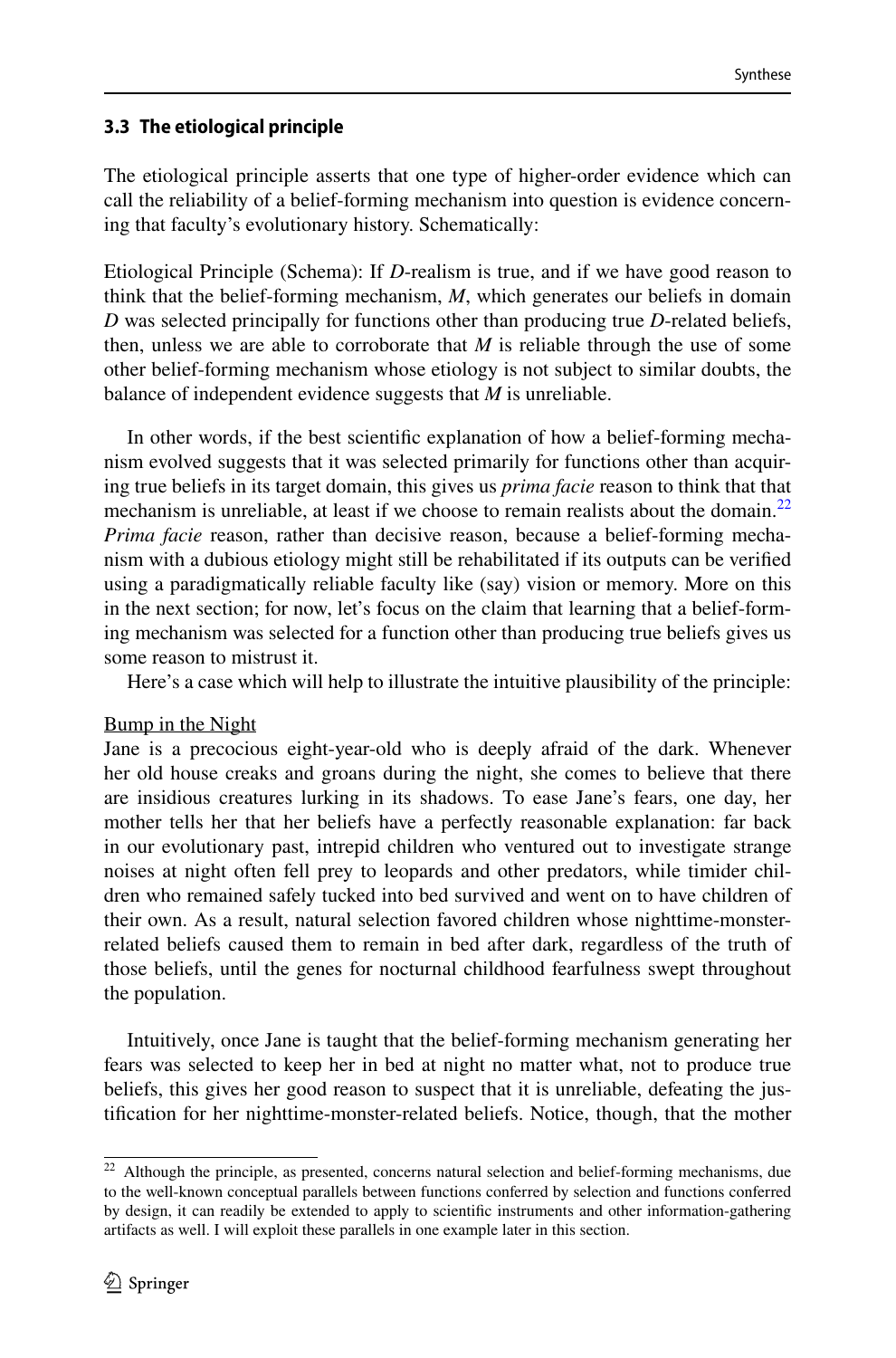does not comment directly on the reliability of Jane's belief-forming mechanism, only on its evolutionary history. Hence, if the mother's story puts any pressure on Jane to reduce her confidence in her beliefs, this must be because evidence about the evolutionary history of our belief-forming mechanisms can affect the epistemic status of the beliefs they produce.

But *Bump in the Night* is an imperfect analogy for morality, because it relies on Jane's background knowledge of what it would mean for a house to be populated by dangerous predators after dark. We do not have this sort of independent background knowledge when it comes to morality: the only way we have of understanding moral truths (if such there be) is by way of the faculty targeted by the evolutionary debunking argument. Katia Vavova [\(2014](#page-21-5): 92) thinks this feature of morality presents a major challenge for debunkers. She writes:

[W]e cannot determine if we are likely to be mistaken about morality if we can make no assumptions at all about what morality is like... [T]he debunker's challenge threatens anyone who holds that the attitude-independent moral truths do not, in any helpful way, coincide with the evolutionarily advantageous beliefs... But even to make this crucial judgment, that these two sets do not have the same contents, we need to know something about the contents of those sets—what they are or what they are like... If we can make no moral assumptions, then we cannot [establish] that the true evaluative beliefs and the adaptive evaluative beliefs come apart.

I believe, however, that Vavova is wrong on this score: information about the etiology of a belief-forming mechanism can establish that it is likely to be unreliable in a given domain, even if we have no background knowledge of that domain and make no assumptions about what it's like. To see why, consider the following case:

#### Metronome

An experimental physicist presents Pete with a non-descript black box with an attached pair of headphones. "This is a cutting-edge morphic resonance field detector," he says, "Works just like a Geiger counter. Try it out!" Pete, who has never heard of morphic resonance fields before, takes the device for a whirl and is pleased when it gives off a satisfying clicking noise at intermittent intervals. Later, Pete notices a serial number (M24601-D) and a phone number stamped on the underside of the device. Pete calls the number and inquires after the device's provenance. The clerk on the other end of the phone line, after looking up the serial number, informs Pete that it was designed to be a metronome, but was subsequently marked "D" for defective and discarded because it failed to keep the time.

Once Pete discovers that the device was designed as a metronome, I take it, he should abandon his belief that it reliably detects morphic resonance fields and retreat to a position of agnosticism on the subject instead. Pete, in other words, ought to be skeptical about whether the device really works as a morphic resonance detector, while at the same time suspending judgment about what morphic resonance fields are, what they are like, and whether they even exist in the first place. This suggests that Vavova's objection is mistaken – learning that a belief-forming mechanism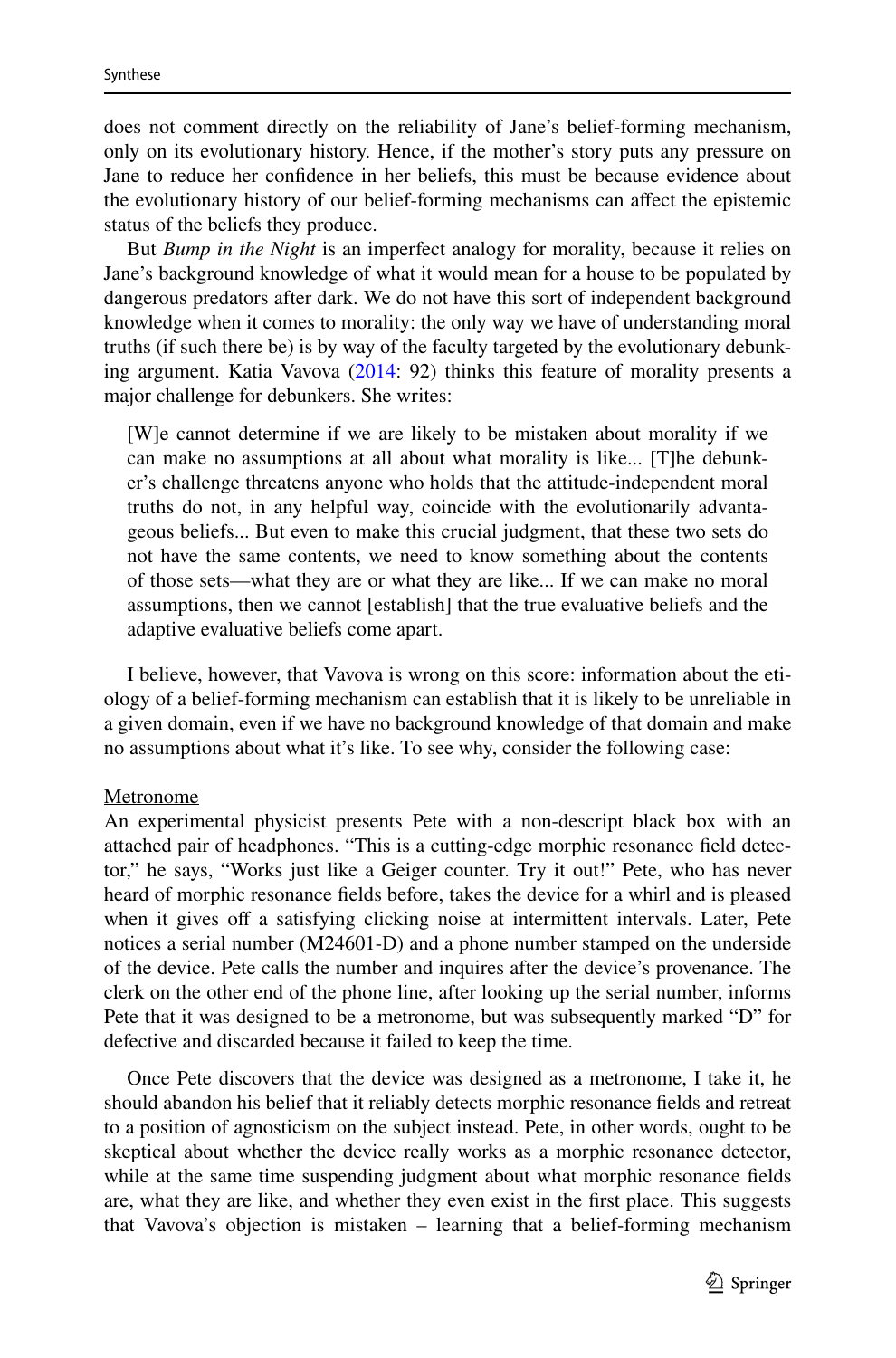has a deviant etiology can give us reason to think that it's unreliable at getting at the *D*-related truths, even if we make no assumptions about the nature of *D* and approach *D* from a position of ignorance. If we apply this lesson from *Metronome* to the moral case, it implies that information about our evolutionary history does have the power to establish that our moral sense is likely to be unreliable, even if we bracket off all of our pre-existing beliefs about the nature of morality, and adopt an attitude of agnosticism towards the subject instead.

In both *Bump in the Night* and *Metronome*, an agent acquiring information about the causal history of her beliefs suggests that the cognitive mechanism producing those beliefs is unreliable. But we are still in need of an explanation for why this is so, for why a connection like this should hold between a belief's etiology and its reliability in the present day. Here is what I think is going on in these cases: take a trait or artifact which was selected or designed for some function, φ-ing, and pick some other use it might be put to,  $\psi$ -ing. In the abstract, what are the chances that it will be successful at  $\psi$ -ing? They are slim. We know, from our familiarity with the natural world and with human inventions, that traits or artifacts selected or designed for one function will generally be incapable of carrying out most other tasks you can name. To be sure, there are many cases in biology of adaptations being successfully repurposed, just as there are many examples of humans putting artifacts to creative, off-label uses. But, for an adaptation or artifact operating outside of its area of functional specialization, the realm of tasks that it's unable to perform will inevitably dwarf the realm of tasks that it's able to perform successfully. This means that it's highly unlikely that an adaptation will succeed at performing some arbitrarily-chosen task for which it was not selected.

To illustrate, take the heart, which was selected to circulate the blood. It also has a small number of other effects, for instance, it generates a nice percussive rhythm and is a rich source of vitamins if eaten. But it is hopeless at composing sonatas, at shielding us from the rain, at performing arithmetic, at grasping and manipulating objects, at filtering toxins from the body, and so on, for virtually any other use we might wish to put it to. The same is true for all adaptations we are acquainted with: their usefulness seldom extends far beyond the function or set of functions for which they were selected. This, I think, is the intuition at the heart of evolutionary debunking arguments: evidence that the function of a belief-forming mechanism or artifact is to  $\varphi$  is equally evidence that it will not serve to  $\psi$ <sup>[23](#page-11-0)</sup>. Thus, evidence that a device

<span id="page-11-0"></span><sup>&</sup>lt;sup>23</sup> Note that this rule is only intended as a statistical generalization, which means that evidence that a belief-forming mechanism was selected to  $\varphi$  has the potential to be screened off – rendered probabilistically irrelevant – by more specific information about the nature of  $\varphi$ -ing and  $\psi$ -ing. The rule is important here because of the context created by the independence requirement, where we are bracketing off the outputs of the belief-forming mechanism in question and evaluating its reliability from a position of relative ignorance. This will often leave us without much admissible information about the nature of ψ-ing, allowing facts about the belief-forming mechanism's causal history to take on a larger evidential role. A slightly different type of example will help to illustrate: knowing nothing about pharmacognosy, you should think it unlikely that a piece of tree bark would be effective at curing a headache, because bark is selected to protect the tree's inner layers from the elements, not to produce medically valuable effects in humans. But the evidential significance of this fact about the evolved function of tree bark would be screened off by knowledge that the bark in question comes from the willow tree, and so contains the compound salicin, from which aspirin was derived.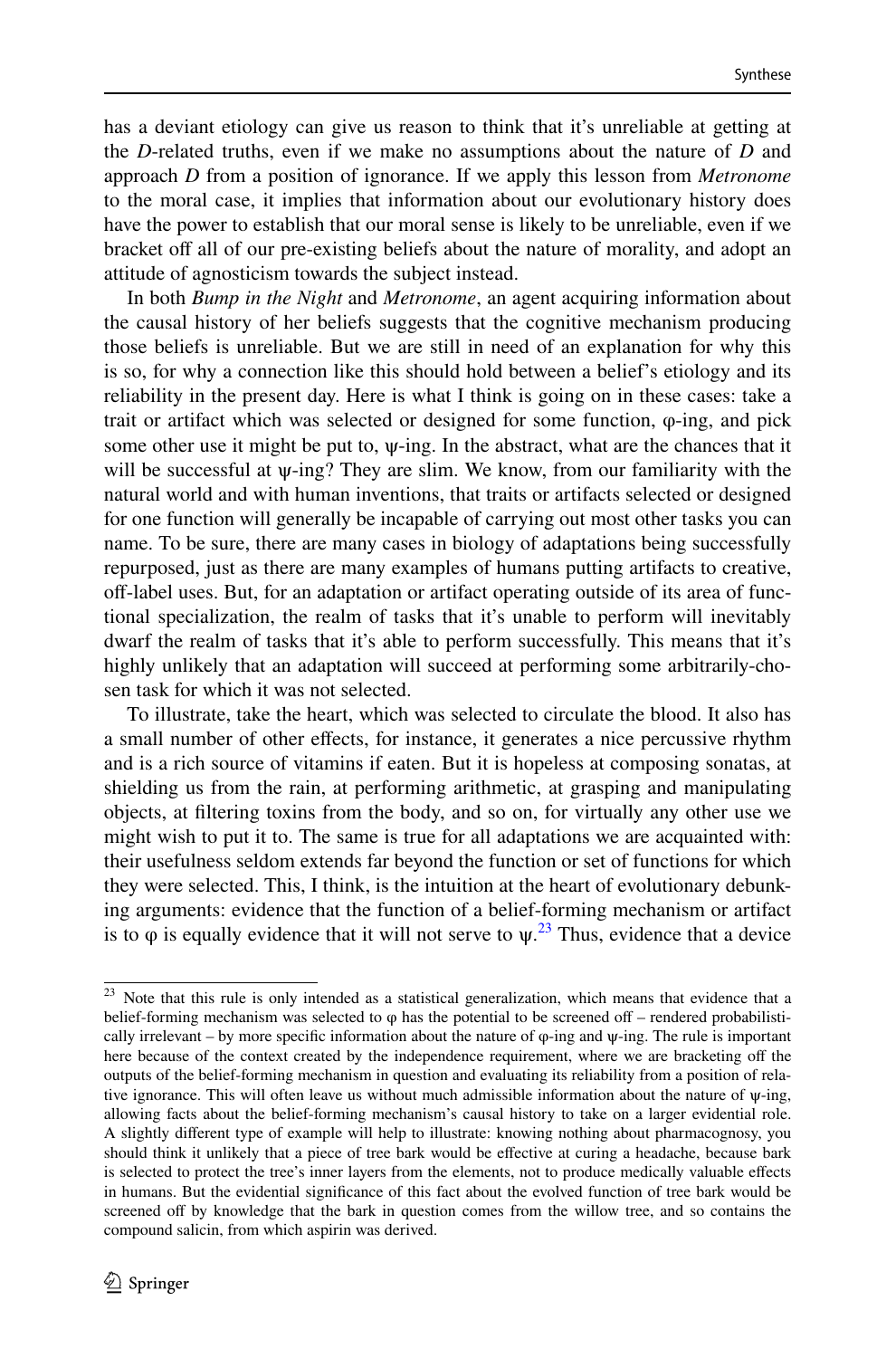was designed as a metronome is evidence that it does not detect morphic resonance fields, and evidence that our moral sense was selected to promote cooperation is evidence that it does not reliably produce true moral beliefs.  $24$ 

The realist has an obvious rejoinder here: perhaps a trait selected for one function is likely to be useless at some wholly distinct task. But what if the two tasks are not distinct, or if we are unsure whether they are distinct? Morality, after all, presents itself as being centrally concerned with cooperation, so if we trust what our moral intuitions tell us about the nature of morality, we should expect there to be substantial overlap between the true moral beliefs and those beliefs which make us into better cooperators. And, if morality is systematically linked to prosocial behavior in this way, a faculty selected to facilitate cooperation might well succeed, as a side effect, at reliably generating true moral beliefs.

This response is seductive, but it begs the question. So far as I can tell, we believe that morality is connected to cooperation only because our moral sense intimates to us that this is so, because cooperative actions seem intuitively right to us, while antisocial actions seem intuitively wrong. It's just not clear what genuinely independent epistemic path there could be to reaching this conclusion. But this means the realist is attempting to use the outputs of a faculty called into question by higherorder evidence in order to vindicate the epistemic credentials of that very same faculty. In other words, she is relying on our moral intuitions in order to prove that our moral intuitions are reliable. This is a paradigmatic violation of the independence requirement, no different in principle than Alex citing his visual experiences of geese as proof that he is not suffering from goose-related hallucinations. If, instead, we were to bracket off our moral intuitions and attend to the independent evidence alone, as calibrationism requires, we would then be left with no reason to think that there is any particular connection between morality and cooperation. We would not, of course, be able to completely rule out the possibility that they were somehow related. But anyone who invested more than a little credence in this possibility would almost certainly be allowing her judgment to be illicitly swayed by her moral intuitions.<sup>[25](#page-12-1)</sup>

To sum up: I have used *Bump in the Night* and *Metronome* to motivate the debunking argument's etiological principle, and offered a rationale for why we should think the principle holds, a rationale that draws on inductive reasoning from our experience with artifacts and adaptations. But, even supposing I were mistaken about this rationale, *Bump in the Night* and *Metronome* present a compelling case for the etiological principle on their own. It certainly seems as though, when Jane and Pete learn that their beliefs have a deviant etiology, this gives them reason to suspect

<span id="page-12-0"></span> $24$  Several authors, including Berker ([2014\)](#page-19-12), have wondered whether the success of evolutionary debunking arguments really depends on the finer details of our evolutionary history. The rationale for the etiological principle I have presented here suggests that it does. For the debunking argument to work, it is essential that (to the best of our knowledge) our moral sense was selected for a function other than generating true moral beliefs. Other possible etiologies will not be as congenial to the debunker. For instance, were we to discover that our moral beliefs have never been shaped by selection at all, and are instead the product of a completely domain-neutral information-processing mechanism in the brain, it is not clear that an evolutionary debunking argument targeting moral realism would be viable.

<span id="page-12-1"></span> $25$  I discuss a related objection, involving so-called third-factor explanations, in Sect. [4.2.](#page-15-2)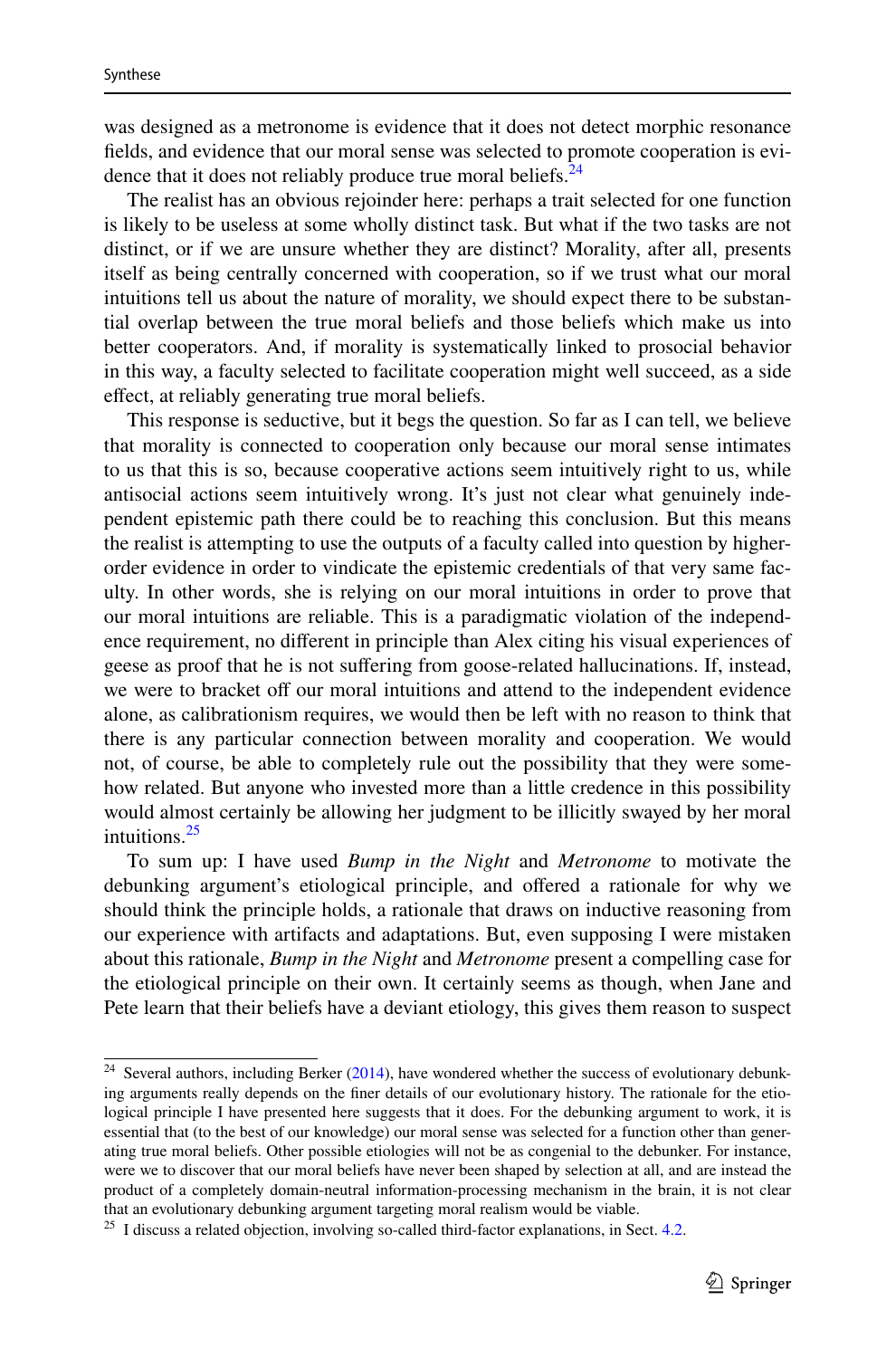that the faculty or artifact generating those beliefs is unreliable in the domain where they're attempting to apply it. Why, then, should we think that the moral sense is any different? At minimum, the realist owes us an explanation for why we should reject the etiological principle when it comes to the evolutionary debunking of morality, when it seems to reach the right verdict across a range of similar cases.

# <span id="page-13-0"></span>**3.4 The autonomy clause**

The etiological principle leaves open a way for a belief-forming mechanism with a dubious etiology to be rehabilitated, if its outputs can be corroborated through the use of some other faculty whose epistemic credentials are above reproach. The purpose of the autonomy clause is to close off this escape hatch. Here is a schematic version of the autonomy clause:

Autonomy Clause (Schema): We are unable to corroborate that our *D*-related beliefs are reliable through the use of some other belief-forming mechanism whose etiology is not subject to similar doubts.

For a case where the autonomy clause comes out false, take literacy. We have good reason to think that the cognitive mechanism we employ in reading or writing was selected principally for functions other than producing true beliefs about the written word, namely, that literacy emerged too recently in our evolutionary history to have engaged natural selection to any significant degree. The best explanation of our literary competence is that it is what Stephen J. Gould and Richard Lewontin (1979) call a spandrel, a byproduct of our faculties for processing the spoken word, rather than an adaptation. Happily, though, literacy's reliability can readily be corroborated through the use of the senses, spoken language and memory. Each time we inscribe a message on paper, ask a friend or colleague to read it, and observe that their interpretation of its contents, repeated back to us, jibes with our own, we independently confirm that our faculties for understanding the written world are reliable. Consequently, the autonomy clause is false when it comes to literacy, which means that an evolutionary debunking argument targeting our ability to read would fail at this stage.

I do not believe it will be possible to rehabilitate our moral sense by a similar procedure, however, because morality presents itself as being independent from other domains of inquiry.<sup>[26](#page-13-1)</sup> Moral truths, I take it, cannot be verified empirically, and play no role in our best scientific theories. This is as it should be. If empirical evidence could be brought to bear on foundational moral claims, it would be possible for some future scientific discovery to overturn our most deeply-held moral convictions, just as past scientific discoveries forced us to accept that the apparent motion of the heavens is an illusion produced by the diurnal rotation of the Earth, and that the

<span id="page-13-1"></span><sup>&</sup>lt;sup>26</sup> There is a large volume of literature on this topic (see, for instance, Larmore ([2008\)](#page-20-22) and McPherson ([2008\)](#page-20-23)) that I cannot hope to adequately summarize here. In what follows I will focus on presenting what I take to be the most compelling reason for thinking that the autonomy clause is true of morality.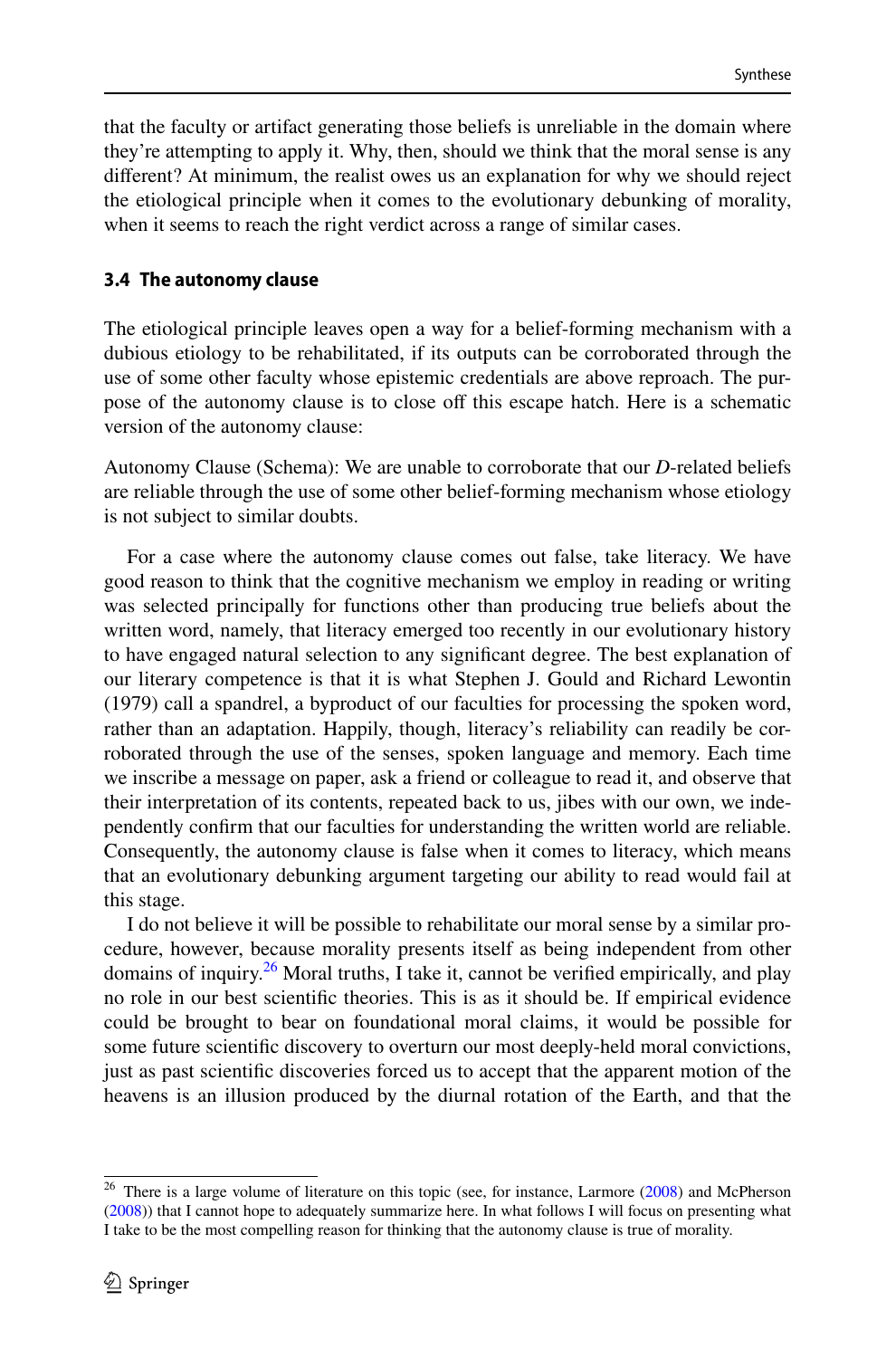apparent acceleration of objects in free fall is an illusion created by the curvature of spacetime around the Earth's mass. This would mean that empirical evidence could one day show, for instance, that we in fact have a *pro tanto* duty to torture children, or that comforting the afflicted is a great moral evil. Surely, though, these claims are false, and no scientific discovery could or should ever convince us otherwise. But the price of insulating our moral beliefs from scientific refutation is that they cannot lay claim to empirical confirmation. Hence, if we cannot trust the deliverances of our moral sense, none of our moral beliefs will be justified, because there is nowhere else we can turn to for aid.

# <span id="page-14-0"></span>**3.5 The empirical premise**

I have little to say here about the empirical premise. At this point, a large number of scientific and philosophical treatises have been written on the evolutionary his-tory of morality in humans.<sup>[27](#page-14-1)</sup> Most assign selection for prosocial attitudes and cooperation a pivotal role in this history, while none, to my knowledge, suggest that our moral sense was selected to produce true beliefs about a mind-independent domain of morals. Readers who still wish to reserve judgment on the matter, however, are free to set aside the empirical premise and read the debunking argument as (doubly) conditional instead: if both the empirical premise and moral realism are true, then the justification for our moral beliefs is defeated.

# **3.6 Putting it all together**

Let's recap. Research on the evolutionary history of the human moral sense suggests that it was selected not to produce true moral beliefs, but to allow us to reap the benefits of cooperating with other members of our species. Because the chances that a faculty selected to promote cooperation will also succeed at reliably producing true moral beliefs are slim, this gives us higher-order evidence that our moral sense is unreliable. Our moral beliefs might still be rehabilitated if it were possible to corroborate them through the use of some other faculty with impeccable epistemic credentials, but, due to morality's autonomy from other domains of inquiry, no outside help is forthcoming. The only basis we have for thinking our moral sense is reliable is that it is self-certifying, that our moral beliefs present themselves as being true to us, but the independence requirement forbids cognitive faculties from vindicating themselves in the face of higher-order evidence of unreliability. Hence, learning that the human moral sense was selected in our ancestors for purposes other than acquiring true moral beliefs systematically defeats the justification for our moral beliefs, and forces us to embrace moral skepticism – so long, that is, as we insist on remaining moral realists.

<span id="page-14-1"></span><sup>&</sup>lt;sup>27</sup> For a variety of perspectives, see, in addition to Joyce [\(2006](#page-20-0)), Alexander ([1987\)](#page-19-13), Richerson and Boyd ([2005\)](#page-20-24), Hauser ([2006\)](#page-20-25), Bowles and Gintis ([2011\)](#page-19-14), Kitcher [\(2011](#page-20-26)), Baumard et al. ([2012\)](#page-19-15), Boehm ([2012\)](#page-19-16), Tomasello [\(2016](#page-21-9)) and Sterelny [\(2021](#page-21-10)).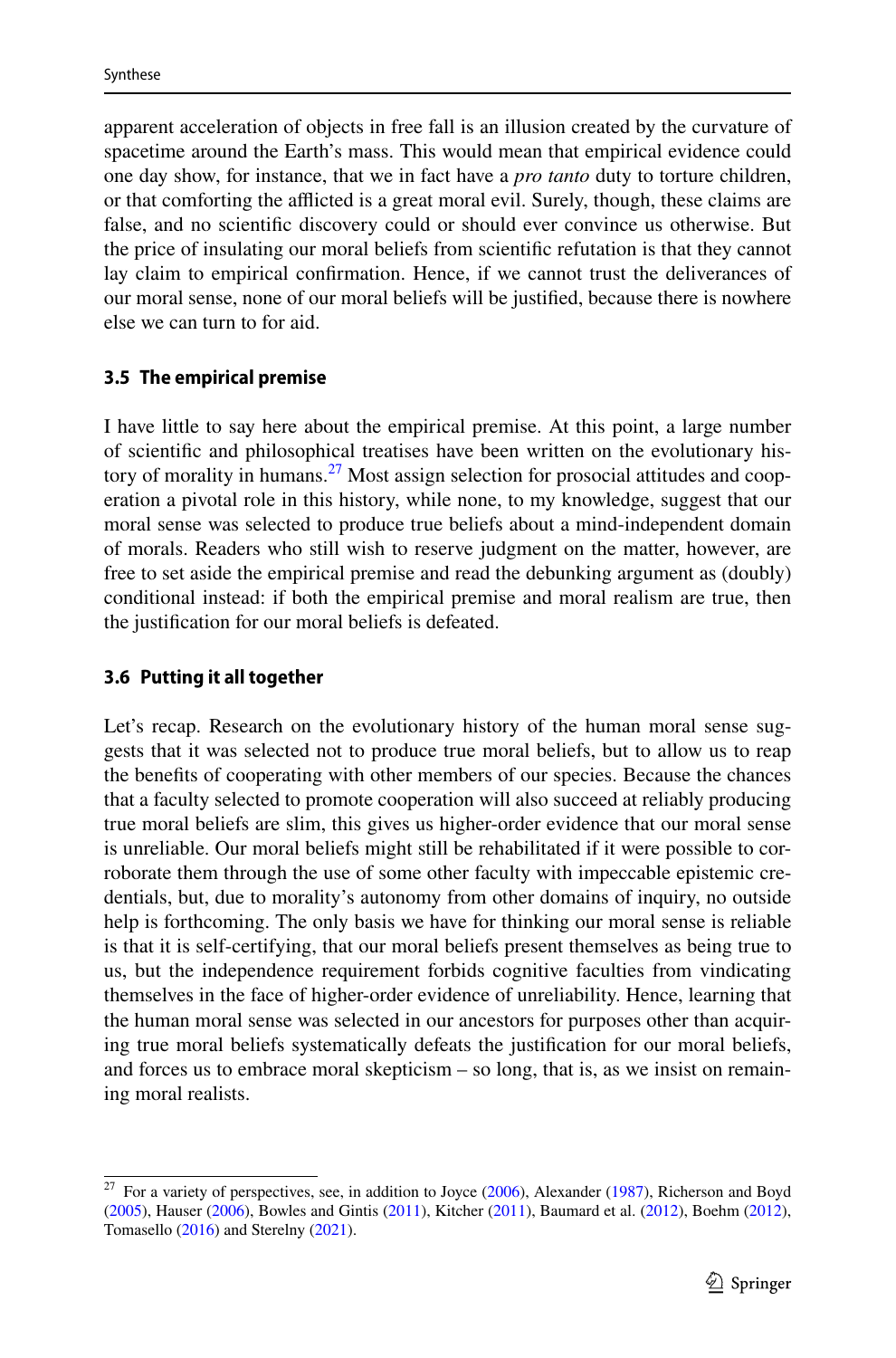# <span id="page-15-0"></span>**4 Objections and replies**

# <span id="page-15-1"></span>**4.1 Moorean responses**

A natural reply to evolutionary debunking arguments, developed by Jonathan Fuqua (forthcoming), takes its inspiration from G.E. Moore. Many of the realist's putative moral truths, like that it is wrong to torture small children regardless of whether or not anyone believes that it is, seem self-evident, indeed, practically indisputable. As Fuqua (forthcoming: 274) puts it, this is a claim that "nearly every sane person would believe were it brought before the mind's eye." The most that can be said for the premises of an evolutionary debunking argument, in contrast, is that they enjoy modest plausibility upon reflection. Consequently, since we are vastly more confident that many of our moral beliefs are justified than we are in any of the evolutionary debunking argument's premises, a realist might insist that the most the debunking argument can succeed at proving is that one of its premises is false for some subtle reason which eludes us at present.

Unfortunately, the connections between evolutionary debunking and other cases involving higher-order evidence and defeat make it clear that this response won't do. Alex, from *Delusions of Gander*, might find his visual experiences of geese utterly compelling, but he still is not justified in trusting those experiences once he finds out there's a good chance that he's hallucinating. Similarly, Jane, the child protagonist from *Bump in the Night*, is no longer justified in believing that sinister creatures are lurking in her house's shadows at night once she hears about the evolutionary origins of her beliefs, no matter how vivid her fears may seem to her. We would not accept a Moorean argument from Alex or Jane as an appropriate reason for them to ignore the higher-order evidence they've been presented with, and consistency demands we say the same thing about evolutionary debunking and moral realism. Higher-order evidence has the power to defeat even our most deeply-held beliefs, and a subject who sticks to her guns in the face of higher-order evidence that the faculty produc-ing her beliefs is unreliable is simply being irrational.<sup>[28](#page-15-3)</sup> Hence, because evolutionary debunking arguments purport to offer higher-order evidence that our moral sense is unreliable, it is no help just to point to the manifest wrongness of torturing children. Moral realists who wish to resist the debunking argument's conclusion must come up with a compelling reason to reject one of its premises.

# <span id="page-15-2"></span>**4.2 Third‑factor explanations**

One popular response to evolutionary debunking arguments is to invoke so-called third-factor explanations, which deny the argument's etiological premise and insist that our moral sense could turn out to be reliable even if it was selected for purposes

<span id="page-15-3"></span> $\frac{28}{28}$  According to calibrationism, that is. Philosophers who reject calibrationism, or who wish to restrict its scope, may insist that there is a privileged set of beliefs, perhaps including some moral beliefs, which are so obvious or self-evident that they can never be defeated by higher-order evidence.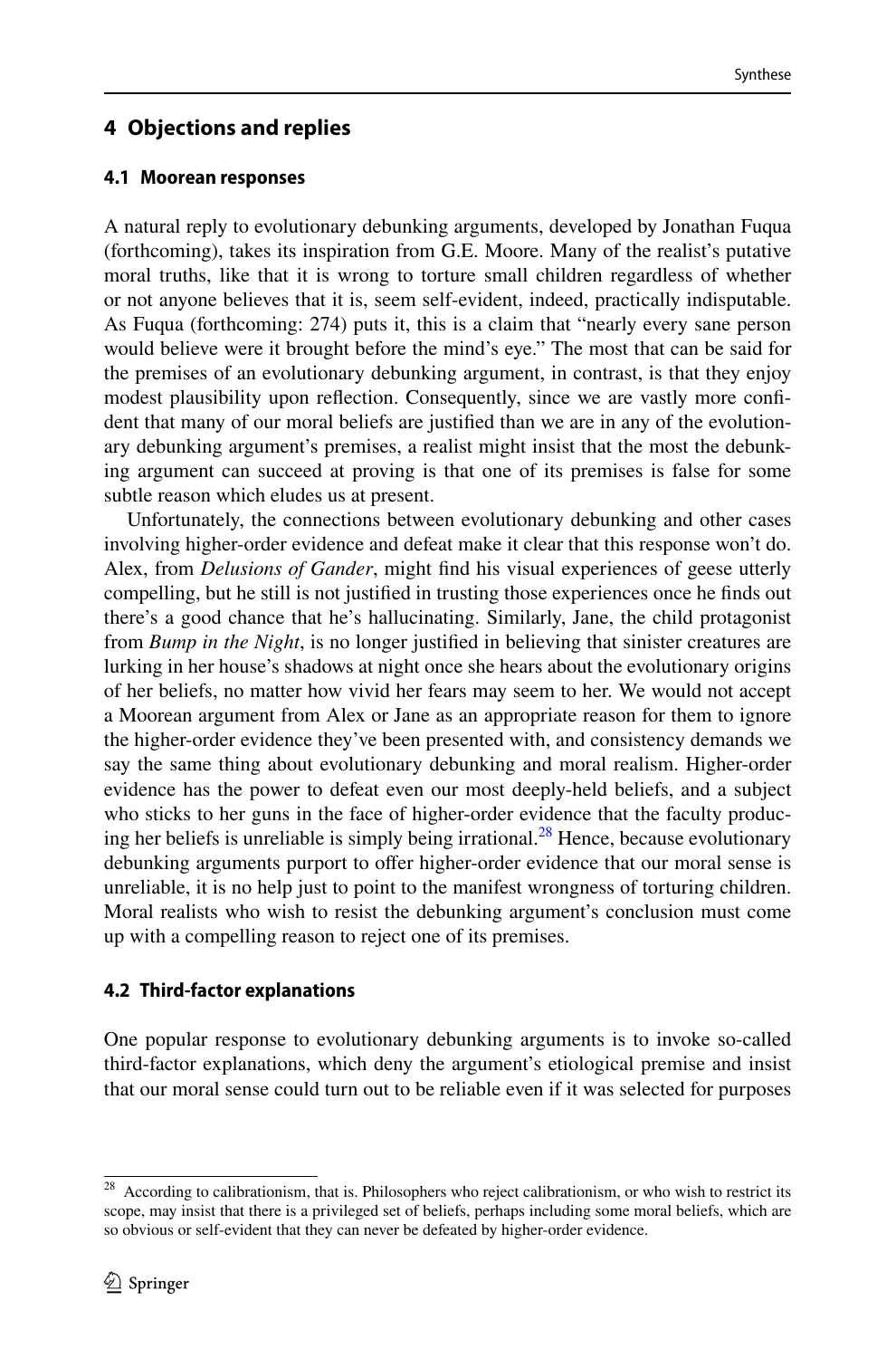other than producing true beliefs. $29$  Although the details of these accounts differ, I will follow Selim Berker ([2014\)](#page-19-12) in interpreting them as making claims about the grounding of moral facts. The idea is this: while our moral faculties were not selected to acquire true moral beliefs as such, they were selected to track some set of natural properties – perhaps natural properties tied to survival (Enoch [2010\)](#page-20-27), consciousness (Wielenberg [2010\)](#page-21-11), pain (Skarsaune [2011](#page-20-28)) or well-being (Brosnan [2011](#page-19-17)) – which (at least partially) ground the moral facts. If some such grounding relationship holds, there is little mystery in how our moral sense could turn out to be reliable. Selection predisposes us to believe that survival and well-being are good, and the survival and well-being facts ground the facts about moral goodness, so our moral beliefs will, by and large, tend to come out true.

Calibrationists will reject third-factor explanations as violations of the independence requirement introduced in Sect. [3.2](#page-6-0). These explanations acquire a specious air of plausibility from their coherence with our first-order moral judgments, which tell us that survival is good, that pain is bad, and so on, but the independence requirement obliges us to bracket off these judgments when evaluating higher-order evidence that our moral sense is unreliable. And it is hard to see how we could have any insight into what grounds the moral facts that is genuinely independent of our first-order moral beliefs and intuitions. Once we prescind away from the outputs of the moral sense, we have no more reason to think that facts about moral goodness are grounded in facts about survival and well-being than to think they are grounded in facts about death and misery, no reason, indeed, to think that there ever were any moral facts in the first place. As a result, because the justification for third-factor explanations covertly depends on our first-order moral judgments, they run afoul of the epistemic principle's independence requirement, and so beg the question in favor of moral realism.

#### <span id="page-16-0"></span>**4.3 Debunking without a moral sense**

Edouard Machery and Ron Mallon [\(2010](#page-20-9)) challenge the assumption, built into the debunking argument's empirical premise, that we, as human beings, have a cognitive faculty which can reasonably be described as a moral sense. They begin by distinguishing three different theses about the evolution of morality, and then evaluate the empirical evidence for each. A first thesis, which Machery and Mallon ([2010:](#page-20-9) 5) take to be relatively uncontroversial, is that some components of moral cognition – they suggest the grab bag of "emotions, dispositions, rule-based reasoning systems, or concepts" – have been shaped by natural selection. The second thesis they consider is that normative cognition, a general faculty for reasoning about normative concepts like obligation and permission, is an adaptation. This claim, they argue, has a fair amount of empirical evidence in its favor. Machery and Mallon are more

<span id="page-16-1"></span><sup>&</sup>lt;sup>29</sup> For compelling criticism of third-factor explanations along different lines than those pursued here, see Lutz ([2018\)](#page-20-4). Tersman [\(2017](#page-21-12)) and Klenk [\(2020](#page-20-29)) discuss third-factor explanations in the context of moral disagreement.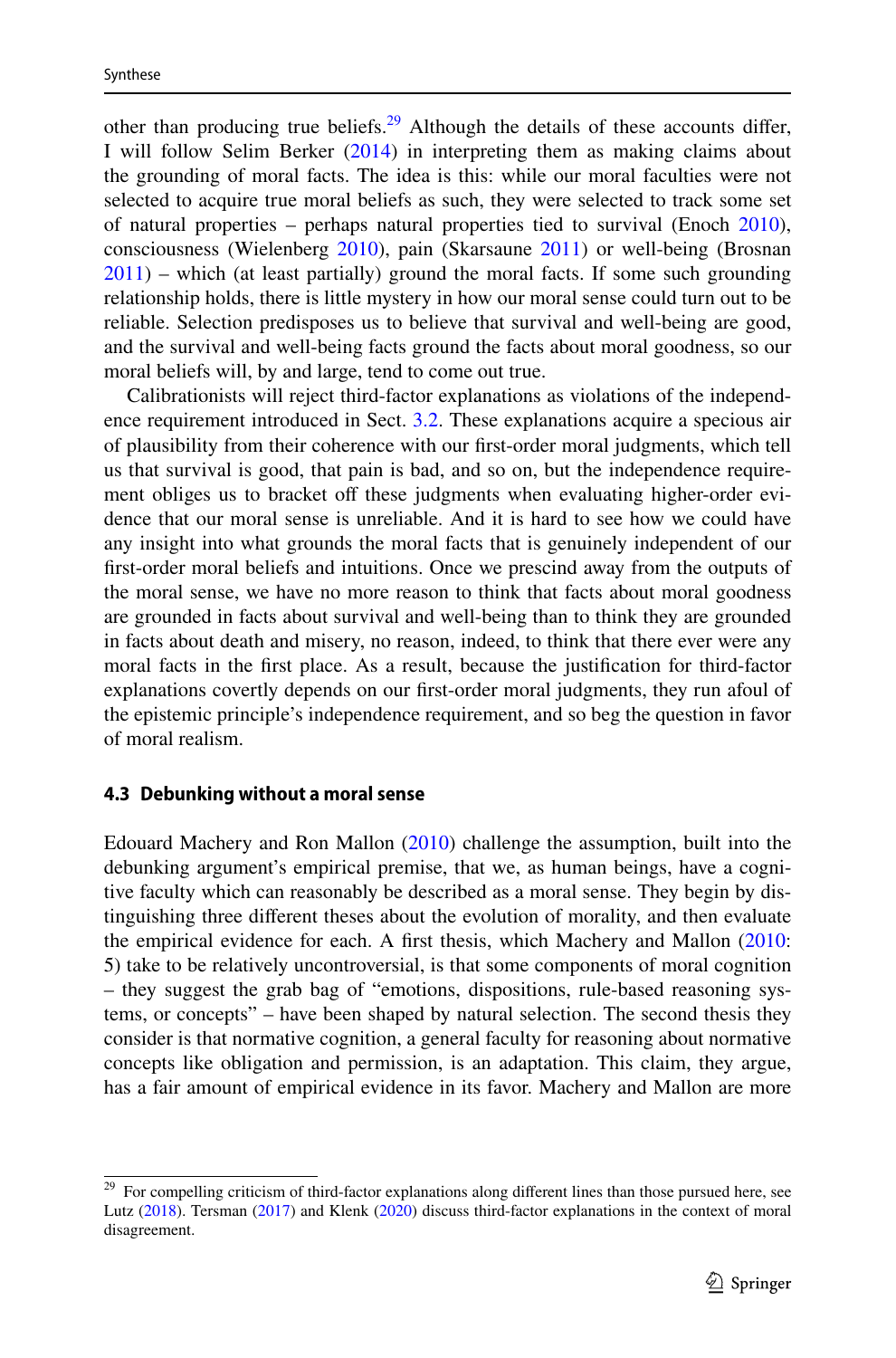skeptical of the third and strongest thesis, that our capacity for specifically moral cognition is an adaptation. And it is this third thesis, they believe, that is needed to underwrite evolutionary debunking arguments against moral realism.

There is plenty of room to find fault with Machery and Mallon's interpretation of the science. In particular, it is not clear to me how much difference there really is between their third thesis and the conjunction of the first two. But I will not pursue this line of argument here. Instead, I wish to push back against their contention that only the third thesis is strong enough to serve as the basis for evolutionary debunking arguments.

Let us suppose that only the weakest and least controversial of Machery and Mallon's theses, that certain components of moral cognition have been shaped by natural selection, is true. A lot hangs on which components, exactly, fit the bill. Consider the following two claims:

The Lives of Others: The lives, interests and well-being of others have value, and should be given some independent weight in our deliberations.

Bidding From the Outside: Sometimes we ought to do things we do not want to do and that will not advance our interests.

I take The Lives of Others and Bidding from the Outside to be fundamental presuppositions of all ethical theories, all ethical theories, that is, aside from some vulgar forms of egoism with negligible appeal. If natural selection did not predispose us to accept these claims, or, at least, to reason and deliberate as though we do, it seems fair to say that morality is in no real sense an adaptation. If this is the case, the philosophers and scientists cited in Sect. [3.5](#page-14-0) are badly mistaken about how morality evolved, and the debunking argument's empirical premise is false. If, on the other hand, natural selection did predispose us to think that the lives of other human beings have value, and that we should sometimes act against our own interests – not because these beliefs are true, but because they promote cooperation, and cooperation improved our ancestors' chances at survival and reproduction – this will be sufficient to get an evolutionary debunking argument off the ground. If we have good reason to suspect that we accept the core presuppositions of ethical thought only because they made our ancestors into better cooperators, that will undermine the justification for our beliefs in those presuppositions, and no project in ethics can succeed if beliefs as foundational as The Lives of Others and Bidding from the Outside turn out to be unjustified. $30$ 

Consider, also, that worries analogous to Machery and Mallon's do not strike us as the slightest bit compelling when it comes to the Transarcturians from Sect. [2.](#page-3-0) Our verdict about their case, that learning of the Earth scientists' discovery undermines the justification for their forbiddenness beliefs, does not seem to depend on which of Machery and Mallon's three theses is true of them. Perhaps selection endowed the Transarcturians with a domain-specific forbiddenness faculty, or perhaps only with a general faculty for normative cognition together with some basic

<span id="page-17-0"></span><sup>&</sup>lt;sup>30</sup> Compare Morton ([2016\)](#page-20-12) on this point.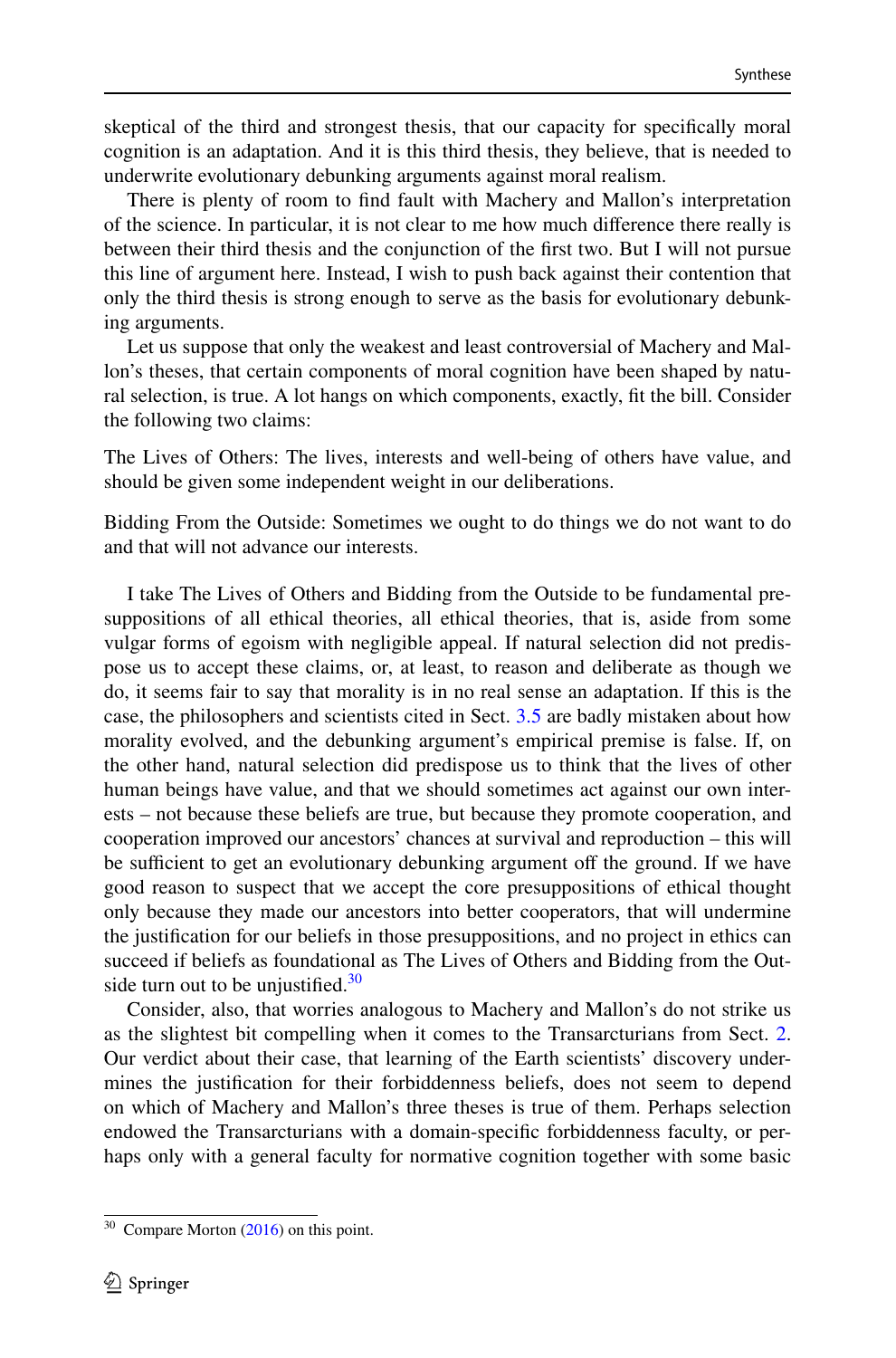forbiddenness components. It is difficult to see how this makes any difference. Once the Transarcturians find out about the possible evolutionary origins of their forbiddenness beliefs, their underlying conviction that there are any forbiddenness facts at all loses its justification and must be discarded, which casts everything else they believe about the forbidden zones into doubt as well.

By parity of reasoning, the success of evolutionary debunking arguments does not depend on how much of our moral cognition is an adaptation; it is enough that selection, in order to facilitate cooperation in our ancestors, shaped our minds to be predisposed to accept The Lives of Others and Bidding from the Outside without regard for whether they are true. And, if our confidence in these theses turn out to be unjustified, the rest of our moral beliefs will be subject to defeat as well, as the fruit of the poisonous tree.

### <span id="page-18-0"></span>**5 Conclusion**

Let's suppose that the debunk argument developed in this paper ultimately proves to be flawed. Does that mean the realist is out of the woods? Not quite – the realist still needs to contend with the bare analogy presented by *Fools Rush In*. After all, it seems clear that the justification for the Transarcturians' forbiddenness beliefs is defeated once they hear the Earth scientists' revelation about their evolutionary history, and it is difficult to see why, other than pure chauvinism, we should think our moral beliefs should be any better off epistemically. Hence, no response to the evolutionary debunking argument developed in this paper can be considered complete unless it also explains why the apparent analogy between morality and the forbidden zones does not, in fact, hold.

This concludes my case for the thesis that evolutionary debunking arguments, properly formulated, present a powerful challenge to moral realism. I have said little, however, about how I think we should conceive of morality, if it is not to be construed realistically. Although I do not have space to discuss my own views at any length here, I suggest we should take seriously the proposal that morality is an adaptive illusion, one built into our minds by natural selection in order to facilitate cooperation among our hunter-gatherer ancestors. $31$  Thus, the metaphysics of morality is the metaphysics of illusions, the epistemology of morality is the epistemology of illusions, and the semantics of morality is the semantics of illusions. I do not believe morality is unique in this respect – I follow Daniel Dennett [\(1991](#page-19-18), [2013,](#page-19-19) [2016](#page-19-20), [2017\)](#page-19-21) in thinking that much of our conscious interface with the world, what he calls the manifest image, is an illusion created by selection to aid us in navigating our physical and social environment. It takes only a little reflection on the aim and workings of natural selection to convince yourself that this might be so. Selection's focus on survival and reproduction is single-minded and absolute; it has no special love for truth, and it will eagerly pack our minds with illusions, other evolutionary constraints permitting, whenever doing so contributes to our reproductive fitness.

<span id="page-18-1"></span> $31$  To the best of my knowledge, this view originates with Ruse ([1986\)](#page-20-30).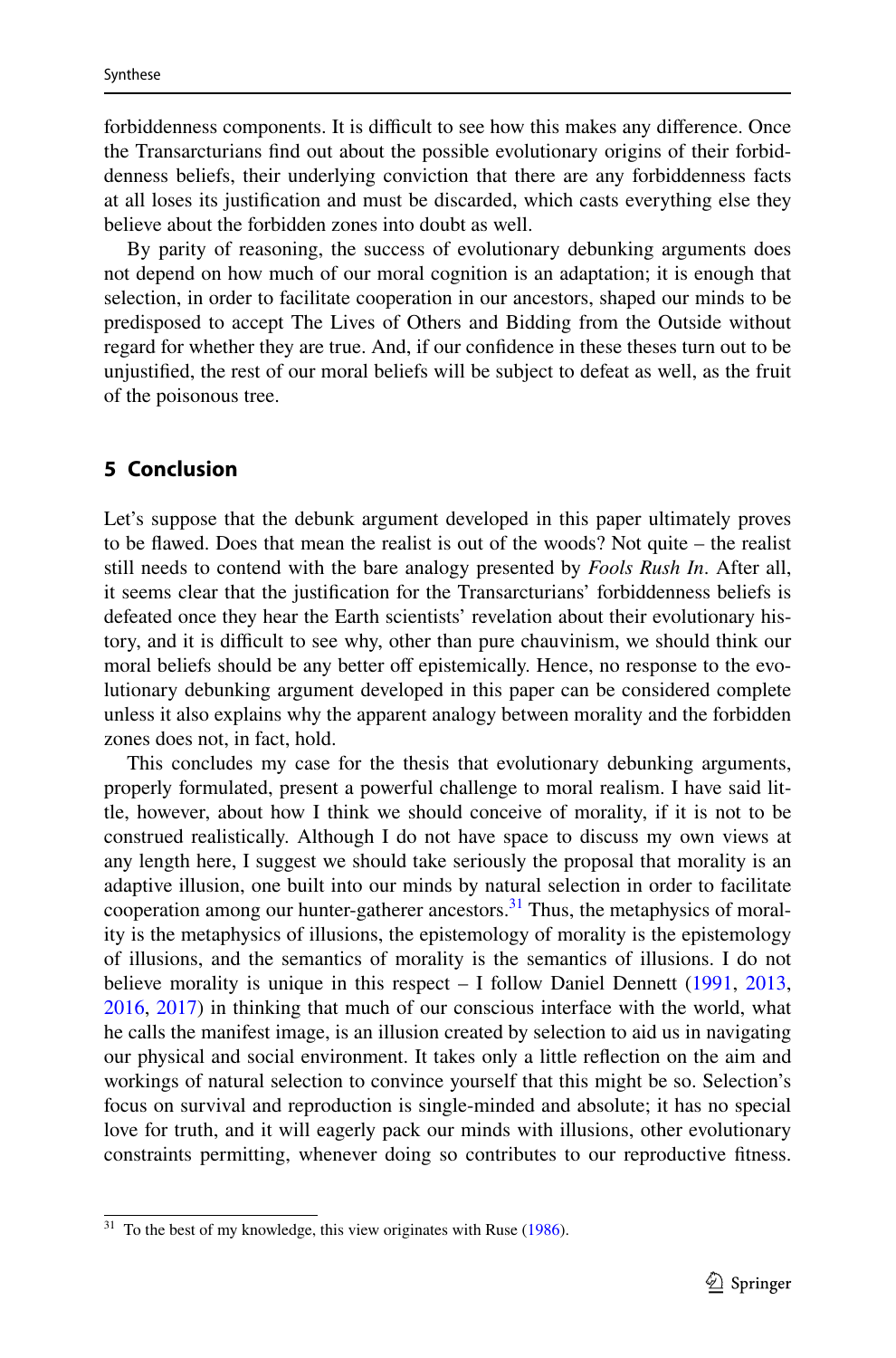It should come as no surprise, then, if the moral sense, which presents itself as a window onto a mind-independent domain of morals, instead turns out to be a sham mirror pointed squarely back into our evolutionary past.

**Acknowledgements** I would like to thank Dallas Amico, Louise Antony, Philip Bricker, David Christensen, Patrick Grafton-Cardwell, Sophie Horowitz, Tim Juvshik, Hilary Kornblith, Christopher Meacham, Keehyuk Nahm, Ryan Olsen, and Alejandro Perez Carballo, along with several anonymous referees, for their helpful comments on previous drafts of this paper. I have also benefited from discussions with Patrick Forber and Said Saillant Montisano.

# **References**

<span id="page-19-13"></span>Alexander, R. (1987). *The Evolution o f Moral Systems*. AldineTransaction.

- <span id="page-19-11"></span>Arsenault, M., & Iriving, Z. (2012). Aha! Trick Questions, Independence, and the Epistemology of Disagreement. *Thought: A Journal of Philosophy, 1*(3), 185–194.
- <span id="page-19-15"></span>Baumard, N., Andre, J., & Sperber, D. (2012). A Mutualistic Approach to Morality: The Evolution of Morality By Partner Choice. *Behavioral and Brain Sciences, 36*(1), 59–78.
- <span id="page-19-12"></span>Berker, S. (2014). Does Evolutionary Psychology Show That Normativity is Mind-Dependent?. In J. D'Arms & D. Jacobson (Eds.), *Moral Psychology and Human Agency: Essays on the New Science of Ethics*. Oxford University Press.
- <span id="page-19-16"></span>Boehm, C. (2012). *Moral Origins: The Evolution of Virtue, Altruism, and Shame*. Basic Books.
- <span id="page-19-1"></span>Bogardus, T. (2016). Only All Naturalists Should Worry About Only One Evolutionary Debunking Argument. *Ethics, 126*(3), 636–661.
- <span id="page-19-14"></span>Bowles, S., & Gintis, H. (2011). *A Cooperative Species: Human Reciprocity and Its Evolution*. Princeton University Press.
- <span id="page-19-17"></span>Brosnan, K. (2011). Do the Evolutionary Origins of Our Moral Beliefs Undermine Moral Knowledge? *Biology and Philosophy, 26*(1), 51–64.
- <span id="page-19-6"></span>Christensen, D. (2007). Epistemology of Disagreement: The Good News. *Philosophical Review, 116*(2), 187–217.
- <span id="page-19-7"></span>Christensen, D. (2009). Disagreement as Evidence: The Epistemology of Controversy. *Philosophy Compass, 4*(5), 756–767.
- <span id="page-19-4"></span>Christensen, D. (2010). Higher-Order Evidence. *Philosophy and Phenomenological Research, 81*(1), 185–215.
- <span id="page-19-8"></span>Christensen, D. (2011). Disagreement, Question-Begging and Epistemic Self-Criticism. *Philosophers' Imprint, 11*(6), 1–22.

<span id="page-19-5"></span>Christensen, D. (2016). Disagreement, Drugs, Etc.: From Accuracy to Akrasia. *Episteme, 13*(4), 397–422.

- <span id="page-19-9"></span>Christensen, D. (2018). On Acting as Judge in One's Own Epistemic Case. *Proceedings and Addresses of the American Philosophical Association, 93*(1), 207–235.
- <span id="page-19-10"></span>Christensen, D. (2019). Formulating Independence. In M. Rasmussen & A. Steglich-Petersen (Eds.), *Higher-Order Evidence: New Essays*. Oxford University Press.
- <span id="page-19-2"></span>Clarke-Doane, J. (2016). Debunking and Dispensability. In U. Leibowitz & N. Sinclair (Eds.), *Explanation in Ethics and Mathematics: Debunking and Dispensability*. Oxford University Press.

<span id="page-19-3"></span>Clarke-Doane, J., & Baras, D. (2021). Modal Security. *Philosophy and Phenomenological Research, 102*(1), 162–183.

<span id="page-19-0"></span>Copp, D. (2008). Darwinian Skepticism About Moral Realism. *Philosophical Perspectives, 18*(1), 186–206.

<span id="page-19-18"></span>Dennett, D. (1991). *Consciousness Explained*. Little, Brown and Company.

<span id="page-19-19"></span>Dennett, D. (2013). Bestiary of the Manifest Image. In D. Ross, J. Ladyman, & H. Kincaid (Eds.), *Scientific Metaphysics*. Oxford University Press.

- <span id="page-19-20"></span>Dennett, D. (2016). Illusionism As the Obvious Default Theory of Consciousness. *Journal of Consciousness Studies, 23*(11–12), 65–72.
- <span id="page-19-21"></span>Dennett, D. (2017). *From Bacteria to Bach and Back: The Evolution of Minds*. W. W. Norton.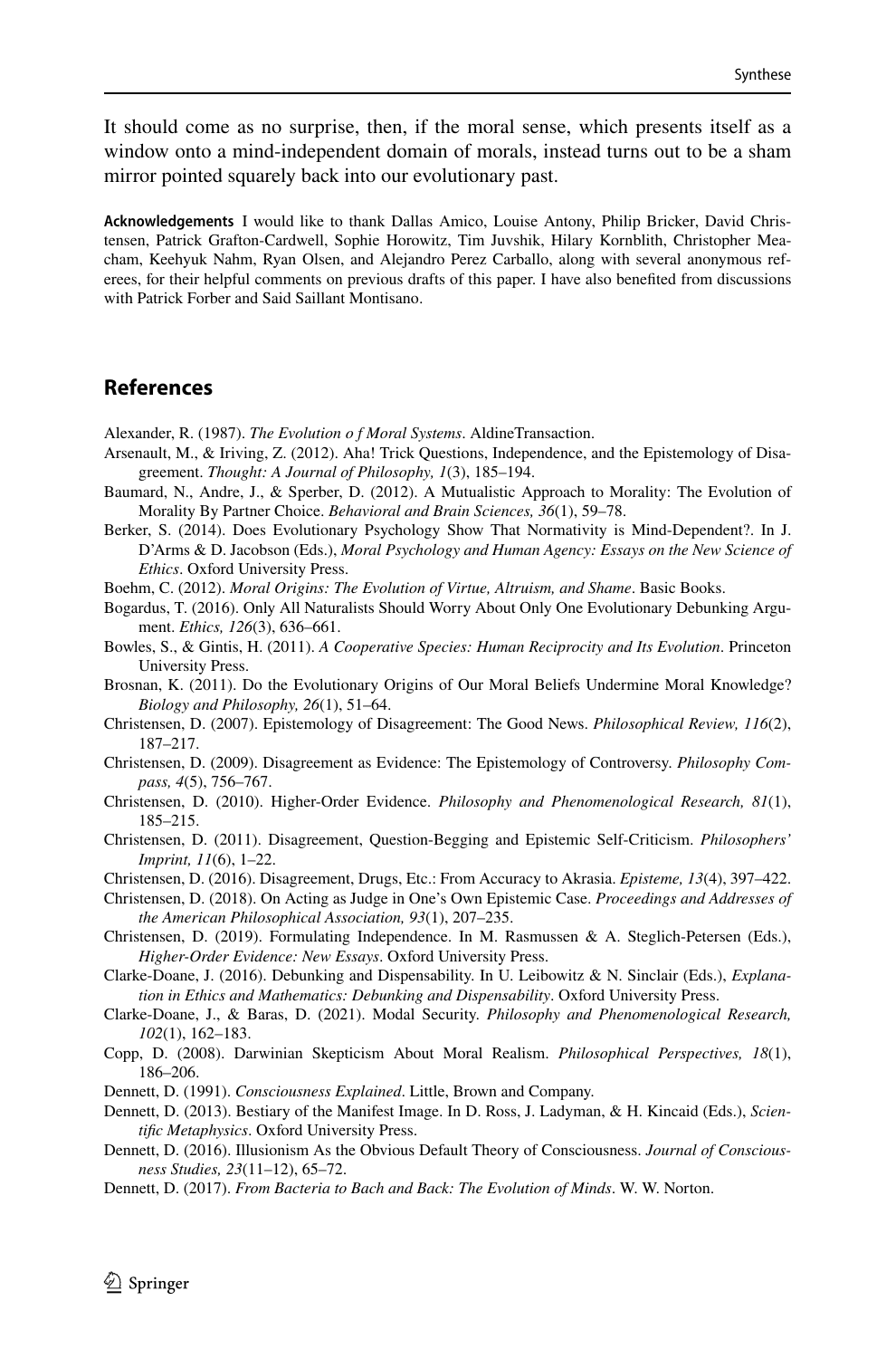- <span id="page-20-13"></span>DiPaolo, J. (2018). Higher-Order Defeat is Object Independent. *Pacific Philosophical Quarterly, 99*(2), 248–269.
- <span id="page-20-18"></span>Elga, A. (2007). Reflection and Disagreement. *Nous, 41*(3), 478–502.
- <span id="page-20-27"></span>Enoch, D. (2010). The Epistemological Challenge to Metanormative Realism: How Best to Understand It and How to Cope With It. *Philosophical Studies, 148*(3), 413–438.
- <span id="page-20-10"></span>FitzPatrick, W. (2015). Debunking Evolutionary Debunking of Moral Realism. *Philosophical Studies, 172*(4), 883–904.
- Fuqua, J. (forthcoming). Metaethical Mooreanism and Evolutionary Debunking. *Proceedings of the American Catholic Philosophical Association.* <https://doi.org/10.5840/acpaproc2020917110>.
- Gould, S., & Lewontin, R. (1979). The Spandrels of San Marco and the Panglossian Paradigm: A Critique of the Adaptationist Programme. *Proceedings of the Royal Society of London, Series b: Biological Sciences, 205*(1161), 581–598.
- <span id="page-20-25"></span>Hauser, M. (2006). *Moral Minds: The Nature of Right and Wrong*. HarperCollins.
- <span id="page-20-3"></span>Horn, J. (2017). Evolution and the Epistemological Challenge to Moral Realism. In M. Ruse & R. Richards (Eds.), *The Cambridge Handbook of Evolutionary Ethics*. Cambridge University Press.
- <span id="page-20-17"></span>Isaacs, Y. (2021). The Fallacy of Calibrationism. *Philosophy and Phenomenological Research, 102*(2), 247–260.
- <span id="page-20-0"></span>Joyce, R. (2006). *The Evolution of Morality*. MIT Press.
- <span id="page-20-1"></span>Joyce, R. (2013). The Evolutionary Debunking of Morality. In J. Feinberg & R. Shafer-Landau (Eds.), *Reason and Responsibility*. Cengage.
- <span id="page-20-2"></span>Joyce, R. (2016). Evolution, Truth-Tracking, and Moral Skepticism. In *Essays in Moral Skepticism*. Oxford University Press.
- <span id="page-20-15"></span>Kappel, K. (2019). Escaping the Akratic Trilemma. In M. Skipper & A. Steglich-Petersen (Eds.), *Higher-Order Evidence: New Essays*. Oxford University Press.
- <span id="page-20-21"></span>Kelly, T. (2010). Peer Disagreement and Higher-Order Evidence. In R. Feldman & T. Warfield (Eds.), *Disagreement*. Oxford University Press.
- <span id="page-20-19"></span>Kelly, T. (2013). Disagreement and the Burdens of Judgment. In D. Christensen & J. Lackey (Eds.), *The Epistemology of Disagreement: New Essays*. Oxford University Press.
- <span id="page-20-26"></span>Kitcher, P. (2011). *The Ethical Project*. Harvard University Press.
- <span id="page-20-29"></span>Klenk, M. (2020). Third Factor Explanations and Disagreement in Metaethics. *Synthese, 197*(1), 427–446.
- <span id="page-20-5"></span>Korman, D. (2019). Debunking Arguments. *Philosophy Compass, 14*(12), 1–17.
- <span id="page-20-8"></span>Korman, D., & Locke, D. (2020). Against Minimalist Responses to Moral Debunking Arguments. In R. Shafer-Landau (Ed.), *Oxford Studies in Metaethics Volume 15*. Oxford University Press.
- <span id="page-20-22"></span>Larmore, C. (2008). *The Autonomy of Morality*. Cambridge University Press.
- <span id="page-20-11"></span>Levy, A., & Levy, Y. (2020). Evolutionary Debunking Arguments Meet Evolutionary Science. *Philosophy and Phenomenological Research, 100*(3), 491–509.
- <span id="page-20-20"></span>Lord, E. (2014). From Independence to Conciliationism: An Obituary. *Australasian Journal of Philosophy, 92*(2), 365–377.
- <span id="page-20-4"></span>Lutz, M. (2018). What Makes Evolution a Defeater? *Erkenntnis, 83*(6), 1105–1126.
- <span id="page-20-9"></span>Machery, E., & Mallon, R. (2010). Evolution of Morality. In J. Doris (Ed.), *The Moral Psychology Handbook*. Oxford University Press.
- <span id="page-20-23"></span>McPherson, T. (2008). Metaethics and the Autonomy of Morality. *Philosophers' Imprint, 8*(6), 1–16.
- <span id="page-20-12"></span>Morton, J. (2016). A New Evolutionary Debunking Argument Against Moral Realism. *Journal of the American Philosophical Association, 2*(2), 233–253.
- <span id="page-20-24"></span>Richerson, P., & Boyd, R. (2005). *Not By Genes Alone: How Culture Transformed Human Evolution*. The University of Chicago Press.
- <span id="page-20-30"></span>Ruse, M. (1986). Evolutionary Ethics: A Phoenix Arisen. *Zygon, 21*(1), 95–112.
- <span id="page-20-16"></span>Schoenfield, M. (2015). A Dilemma for Calibrationism. *Philosophy and Phenomenological Research, 91*(2), 425–455.
- <span id="page-20-14"></span>Schoenfield, M. (2018). An Accuracy-Based Approach to Higher-Order Evidence. *Philosophy and Phenomenological Research, 96*(3), 690–715.
- <span id="page-20-6"></span>Shafer-Landau, R. (2012). Evolutionary Debunking, Moral Realism and Moral Knowledge. *Journal of Ethics and Social Philosophy, 7*(1), 1–37.
- <span id="page-20-7"></span>Sinclair, N. (2018). Belief Pills and the Possibility of Moral Epistemology. In R. Shafer-Landau (Ed.), *Oxford Studies in Metaethics Volume 13*. Oxford University Press.
- <span id="page-20-28"></span>Skarsaune, K. (2011). Darwin and Moral Realism: Survival of the Iffiest. *Philosophical Studies, 152*(2), 229–243.